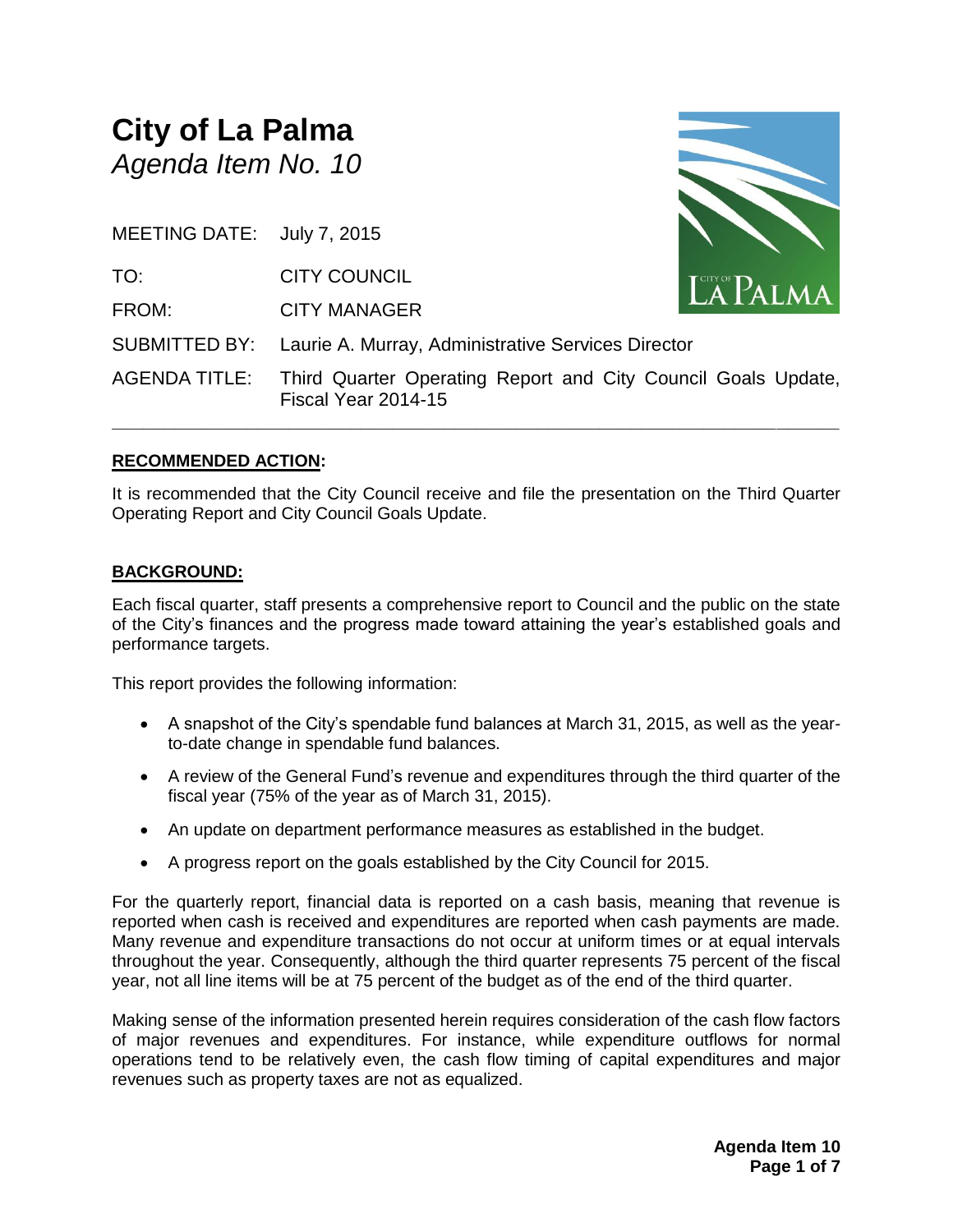#### **FINANCIAL SUMMARY:**

The intent of this financial summary report is to provide an understanding for the changes in spendable fund balance. Attached are the following summary schedules through the end of the third quarter at March 31, 2015:

- Schedule of General Fund Revenues
- Schedule of General Fund Expenditures by Department
- Schedule of General Fund Expenditures by Category
- Schedule of Interfund Transfers by Fund
- Schedule of Spendable Fund Balances by Fund

The City's overall spendable fund balance (the sum of cash, investments, and current receivables less current liabilities) has declined by \$600,000 from the beginning of the fiscal year from \$30.0 million to \$29.4 million at March 31, 2015. This \$600,000 change is accounted for as follows:

- General Fund decreased by \$2.0 million
- Special Revenue Funds increased by \$200,000
- Capital Project Funds increased by \$900,000
- Internal Service Funds increased by \$300,000

The balance of the financial review section will focus on the changes in these funds.

#### **General Fund**

As shown in the attached charts, General Fund revenues total \$6.1 million (65% of the amended budget) and expenditures total \$6.2 million (70% of the amended budget) through March 31, 2015. General Fund expenditures exceed revenues by \$79,000. The majority of the General Fund's decrease in spendable fund balance is explained by interfund transfers totaling \$2.0 million to the Capital Outlay Reserve Fund (\$1.4 million), One Time Projects Fund (\$0.2 million), and the Risk Management Fund (\$0.4 million).

#### Revenues

Due to the timing of major revenue receipts, total General Fund revenue of \$6.1 million is at 65% of the \$9.5 million amended budget through the end of the third quarter. **By fiscal year-end, the City anticipates receiving \$9.4 million, which is just under the amended budgeted revenue of \$9.5 million.**

The three largest revenue sources are property tax, sales tax, and utility users tax. Together, these three revenues account for 70% of the General Fund's amended revenue budget.

• Property Tax: The General Fund's largest revenue source, property tax, has \$1.9 million revenue recorded through March 31 (58% of the \$3.2 million amended budget). This percentage of revenue received is comparable with the prior year where the City had received 57% of the annual property tax revenue by March 31.

The property tax line item includes secured and unsecured property taxes (budgeted at \$1.9 million) as well as the property tax in lieu of vehicle license fees (budgeted at \$1.3 million). Secured and unsecured property tax payments are distributed in two main payments; the first payment was distributed in December during the second quarter, and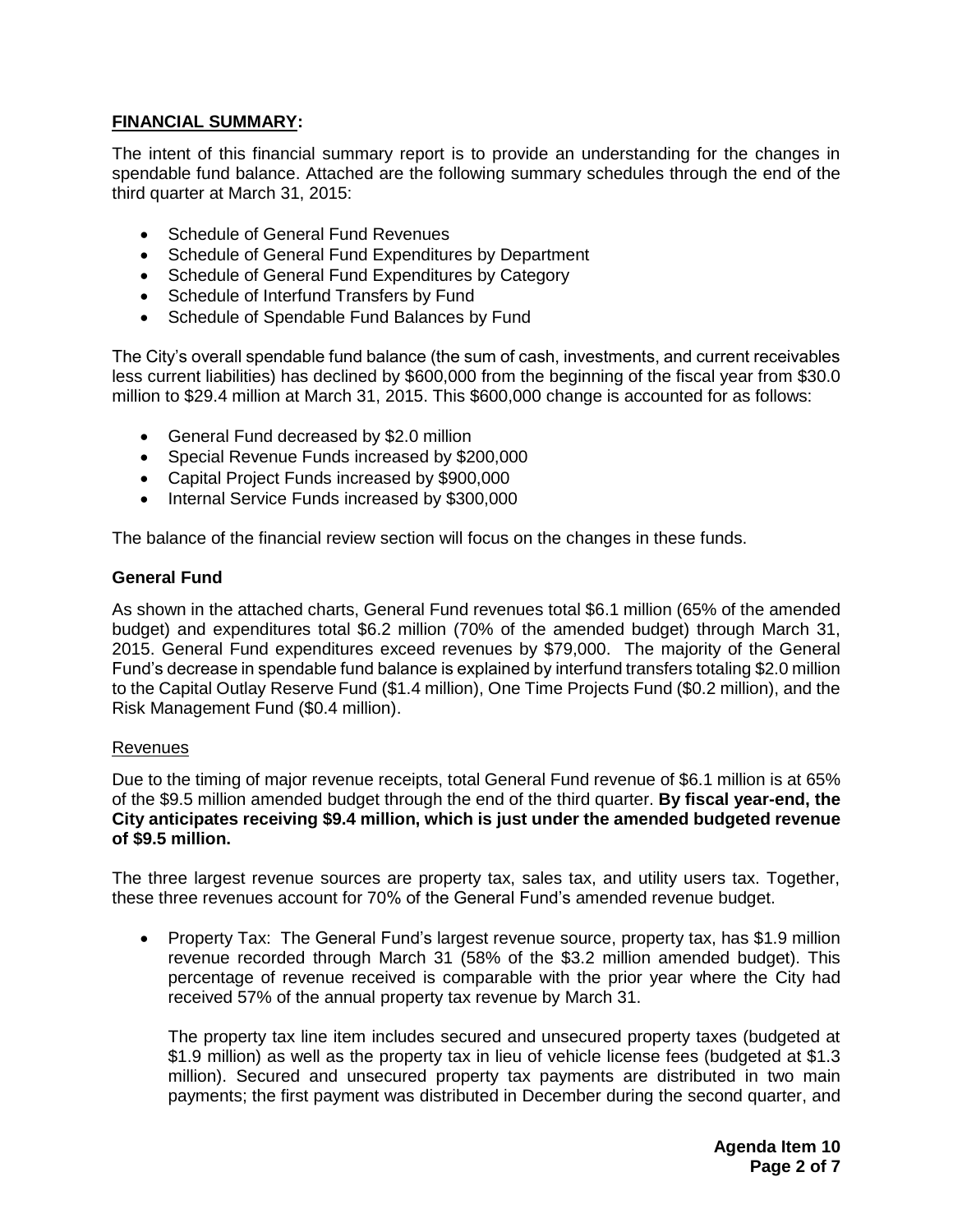the second payment will be distributed in April during the fourth quarter. Property tax payments in lieu of vehicle license fees are received in two installments; the first distribution was in January 2015 (during the third quarter) and the second installment will be in May 2015 (during the fourth quarter). **The City anticipates receiving all property tax revenue as budgeted.**

- Sales Tax: The next largest revenue source, sales tax, has \$1.6 million revenue recorded through March 31 (69% of the \$2.3 million amended budget). Sales tax receipts lag by two to three months, and the \$1.6 million recorded revenue is comprised of the following:
	- $\circ$  FY 2013/14 additional receipts of \$286,000
	- $\circ$  July December 2014 actual receipts of \$1,070,000 (net of rebates)
	- o January 2015 receipt for the month's estimated revenue of \$211,000
	- o January 2015 distribution of property tax in lieu of sales tax of \$375,000 less the FY 13/14 true-up of \$367,000.

**Net sales tax revenue for the fiscal year is estimated to be \$2,174,800** which is \$326,500 less than the original budget and another \$122,200 less than the amended budget. The major reason for the decline in the year's estimated sales tax revenue is a decline in fuel prices, which continues to demonstrate the City's dependence on this volatile commodity market. The additional \$122,200 downward adjustment was not known at mid-year and is related to fuel prices and the business model change of a particular tax payer.

 Utility Users Tax: The third largest revenue source is utility users tax, budgeted at \$1.1 million. Payments received through March 31 total 71% of budget at \$794,000. Utility users tax payments lag by one month; consequently, extrapolating the eight months of payments received through March 31 to nine months results in an estimate of \$893,000 which is 80% of the budget. **The City anticipates receiving all utility users tax revenue as budgeted.**

Following are description of smaller revenue sources which have uneven revenue streams:

- Franchise fees have revenue of \$127,000 through March 31, which is 29% of the \$431,000 budget. Two of the largest franchise payments are received annually during the fourth quarter. **Franchise fees are estimated to be slightly under the amended budget by fiscal year-end.**
- Transient occupancy tax revenue of \$168,800 is at 50% of the \$335,000 budget through March 31. Transient occupancy tax is paid on a quarterly basis, and lags by one quarter. The City has received two of the four quarterly payments through March 31, and the **transient occupancy tax revenue is expected to approximate the amended budget by fiscal year-end.**
- Licenses and permits revenue totals \$289,000 through March 31 and is at 96% of the budget. As in years past, the majority of the license and permit revenue is collected through the business license annual renewal process which occurs mostly during the beginning part of the fiscal year. **Licenses and permits revenue are expected to approximate or slightly exceed the amended budget by fiscal-year end.**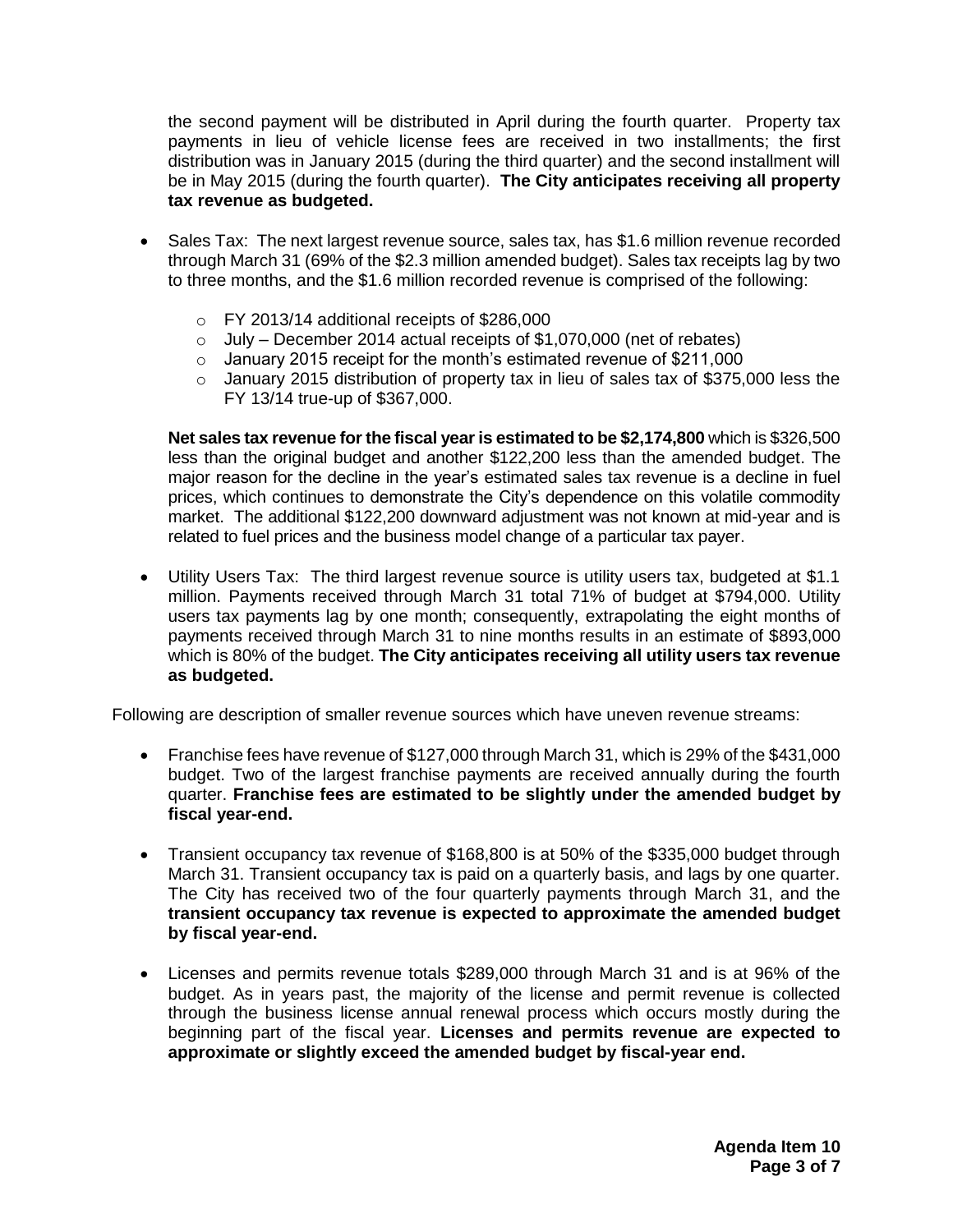- Use of money and property revenue totals \$196,000 through March 31 and is at 81% of the budget. Included in this category are investment income of \$45,000 (at 69% of budget), rental income of \$42,000 (at 63% of budget), and lease revenue from the Senior Housing Project of \$110,000 (at 100% of budget). **Revenues are expected to approximate the amended budget at fiscal year-end.**
- Other revenue totals \$322,000 through March 31 and is at 91% of the budget. Included in this category are miscellaneous revenues of \$11,600 (at 72% of budget), trash hauler rebates of \$0 (paid annually during the fourth quarter and budgeted at \$25,500), and reimbursement from the Successor Agency for administrative costs of \$310,600 (at 100% of budget). **Revenues are expected to approximate the amended budget at fiscal year-end.**

#### **Expenditures**

The General Fund's expenditures total \$6.2 million at March 31 (70% of the \$8.9 million amended budget). This is comparable to the prior year, where 71% of the General Fund's annual expenditures were incurred by the end of the third quarter. The General Fund's FY 2014-15 expenditures through the end of the third quarter are \$68,000 less than at the same time period of FY 2013-14, which reflects the City's commitment to cost reduction. **Staff anticipates that expenditures within all departments will approximate the amended budget amounts at fiscal year-end**; although efforts are being made to achieve additional savings due to the anticipated additional drop in sales tax revenues. It would be very difficult to reduce expenses further to offset the drop in revenues as the additional reduction was not known until late May when only five weeks remained in the fiscal year.

- The Administrative Services Department is comprised of the divisions for City Council, City Attorney, City Manager, Accounting, Administrative Services, City Clerk, and Community Promotions. The budget for this department totals \$1.4 million, and as of March 31, expenditures total \$966,000 (68% of the amended budget).
- The Police Department has the largest expenditure budget at \$4.9 million (55% of the total General Fund amended budget). As of March 31, expenditures totaled \$3.5 million (71% of the amended budget).
- The Community Services Department covers a wide range of services that are provided to the citizens including Public Works, Engineering, Street Maintenance, Lighting & Landscaping, Recreation, Community Services, Health & Wellness, and Facility Operations divisions. This department has an amended budget of \$2.0 million and as of March 31, expenditures total \$1.4 million (68% of the amended budget).
- The Community Development Department accounts for the Building and Safety, Community Development, Planning, and Code Enforcement/Business License divisions. As of March 31, expenditures totaled \$348,000 (66% of the amended budget).

The expenditure outflows for normal operations are at slightly less than 75 percent of the budget: Personnel costs total \$4.3 million (71% of the amended budget) and Maintenance & Operations costs total \$1.9 million (67% of the amended budget). The cash flow timing of capital expenditures is not as equalized, and capital outlay costs total \$6,311 (61% of the amended budget).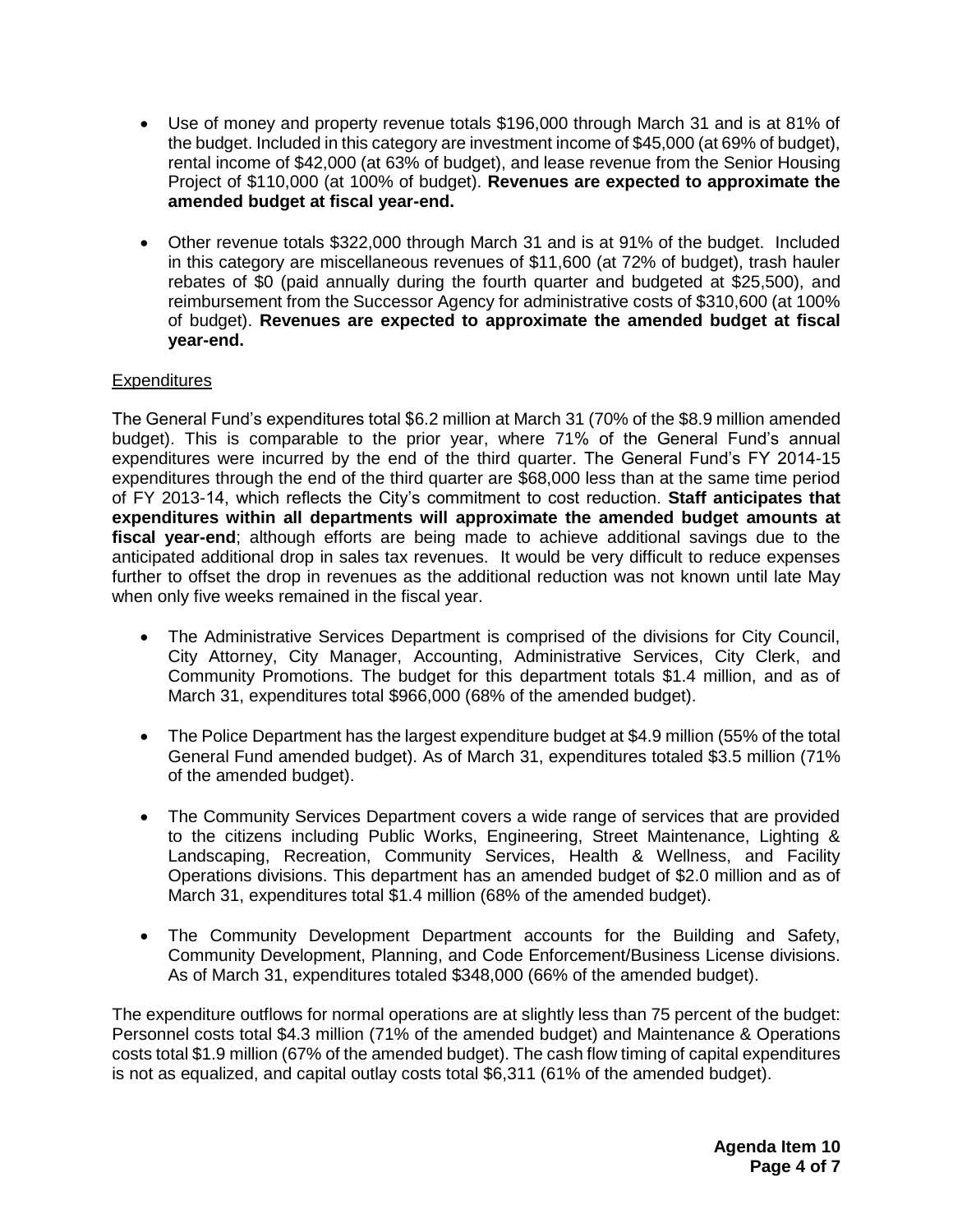#### Interfund Transfers

The annual budgeted transfers from the General Fund to other funds have all been recorded as of March 31:

- \$1,413,000 transferred to the Capital Outlay Reserve Fund
- \$167,000 transferred to the One Time Projects Fund
- \$458,000 transferred to the Risk Management Fund

#### **Special Revenue Funds**

Special Revenue funds are comprised of a variety of funds whose revenues are restricted for specific purposes. During the nine months ending March 31, 2015, the spendable fund balance of special revenue funds increased by \$200,000 to \$1,218,000. The special revenue funds with the most significant activity through March 31, 2015 are the Streets Fund (with a reduction to spendable fund balance of \$193,000), the Measure M2 Fund (with an increase to spendable fund balance of \$171,000), and the Successor Agency Housing Entity Fund (with an increase to spendable fund balance of \$235,000).

#### Streets Fund

During the nine months ending March 31, 2015, the Streets Fund had a reduction of spendable fund balance of \$193,000, a result of expenditures exceeding revenues. Revenues consist of remittances from the State for the City's share of gas tax. Through the end of the third quarter, revenues total \$270,000 and are at 57% of the amended budget. Gas tax receipts lag by one month; consequently, extrapolating the eight months of payments received through March 31 to nine months results in an estimate of \$303,500 which is 65% of the budget.

Operating expenditures consist of costs for normal street maintenance, traffic signal operations and maintenance, and traffic control operations. Operating costs total \$170,000 through March 31 and are at 53% of the budget.

Capital expenditures total \$292,000 through the end of the third quarter, exceeding the budget of \$242,000 by \$50,000. The capital project costs exceed the budget because of the broken/settled curb and gutter project carried over from the prior year. Expenditures for the broken/settled curb and gutter project total \$142,500 while the current year budget is zero.

#### Measure M2 Fund

During the nine months ending March 31, 2015, the Measure M2 Fund had an increase to spendable fund balance of \$171,000, a result of revenues exceeding expenditures. Revenues consist of the City's share of revenues from the County's Measure M sales tax. Payments received through March 31 total 56% of the \$307,189 amended budget. Measure M receipts lag by two months; consequently, extrapolating the payments received through March 31 to nine months results in an estimate of \$220,000 which is 71% of the \$307,189 budget**. The City anticipates receiving Measure M2 monies as originally budgeted.**

Although \$288,732 has been budgeted for the Arterial Pavement Management project, there have been no expenditures as of March 31, 2015. **This program cost is expected to be carried over to FY 2015-16.**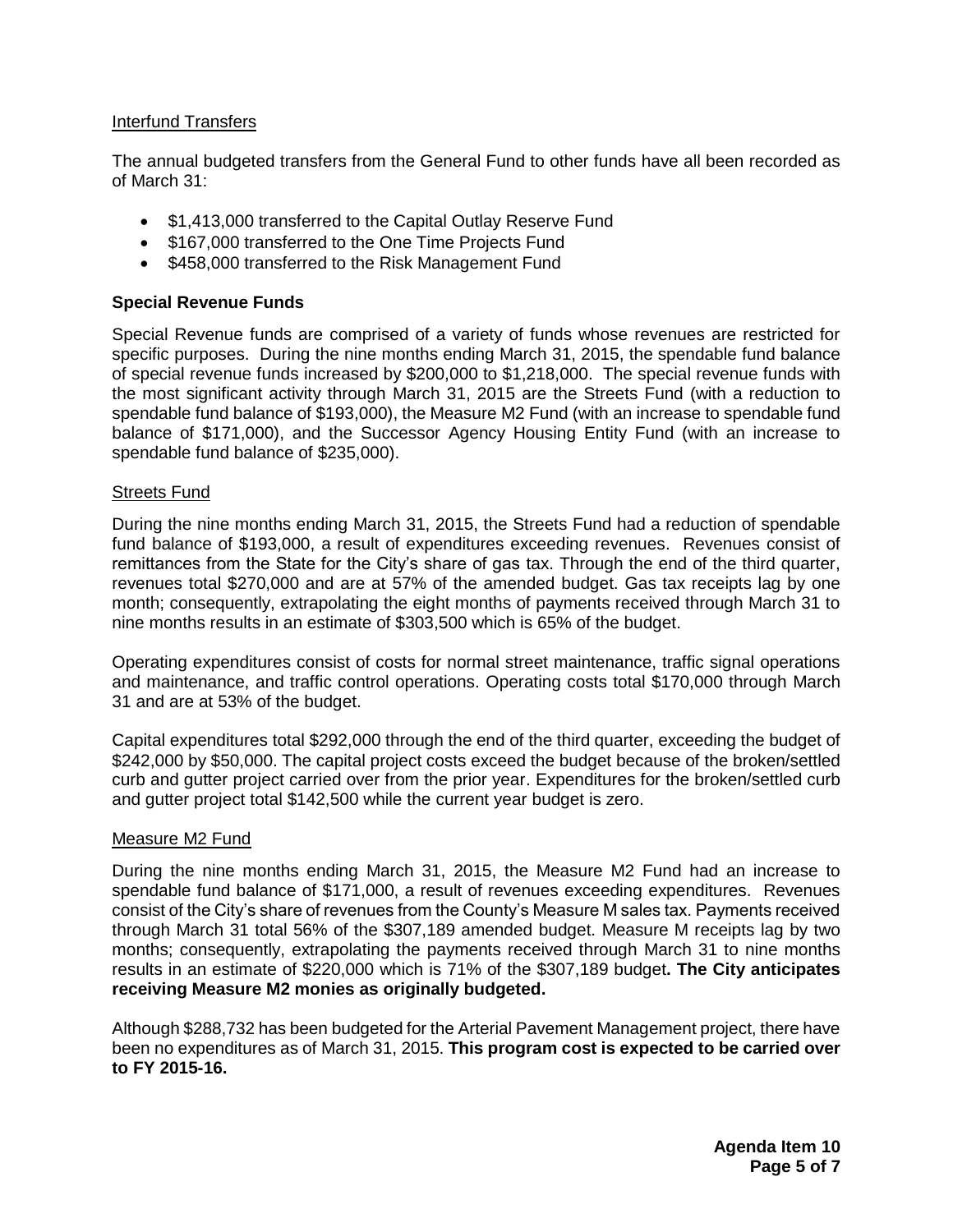#### Successor Agency Housing Entity Fund

During the nine months ending March 31, 2015, the Successor Agency (SA) Housing Entity Fund had an increase to spendable fund balance of \$235,000, a result of revenues of \$448,000 exceeding expenditures of \$213,000. Revenues are at 172% of the \$260,000 budget as a result of receiving a refund for an overpayment of \$188,000 made as part of the agency's Low and Moderate Income Housing Fund (LMIHF) Due Diligence Review (DDR). Expenditures are at 82% of the amended budget. By year-end, this fund's expenditures are expected to approximate budget.

#### **Capital Projects Funds**

The Capital Projects Funds are comprised of the Capital Outlay Reserve Fund (COR) and the One-Time Projects Fund. The One-Time Projects Fund has costs totaling \$27,700 for contracted grant-finding services and for the Countywide 800 MHz Communication System. During the nine months ending March 31, 2015, COR incurred costs of \$560,000 for capital project costs. **The City anticipates spending \$4.8 million for capital projects by fiscal year-end.**

The \$900,000 increase to the spendable fund balance of these funds is due to a transfer from the General Fund of \$1.6 million which is offset by approximately \$600,000 of project costs and \$67,000 transferred to the Technology Maintenance Fund.

#### **Internal Service Funds**

The Internal Service Funds are comprised of the Risk Management, Employee Benefits, Building Maintenance, Vehicle Reserve, and Technology Funds. The Internal Service Funds began the year with a spendable fund balance of \$2.6 million which has been increased by \$300,000 to \$2.9 million at March 31. The increase in the spendable fund balance is due to the receipt of \$525,000 of transfers from the General Fund and the One-time Projects Fund and departmental charges of \$2.5 million, which are offset by operating costs of \$2.7 million. The internal service funds recover costs by charging the General, Water, and Sewer Funds for their proportional share of the costs. This cost recovery is distributed evenly over the fiscal year, even when costs are incurred at the beginning of the fiscal year. **By the end of the fiscal year, the Internal Service Funds' spendable fund balance is anticipated to maintain this \$300,000 increase.**

#### **Highlights of Goals and Performance:**

#### Goals update

Attachment 2 to this report provides a quarterly goals update, which lists the approved 2015 City Council goal(s); the corresponding quarterly progress toward meeting those goals, and the next steps(s) to be undertaken in meeting the corresponding goal(s). Some of the highlights of the Quarter Include:

- Lease for one billboard site secured
- Mid-year budget adjustments and long term financial plan presented
- Data gathering begun for Water/Sewer Study as first step to addressing those funds' deficits
- Completed seven year paving cycle
- Began Finance/Human Resources Enterprise System conversion
- Implemented Sedaru utility asset management software to field staff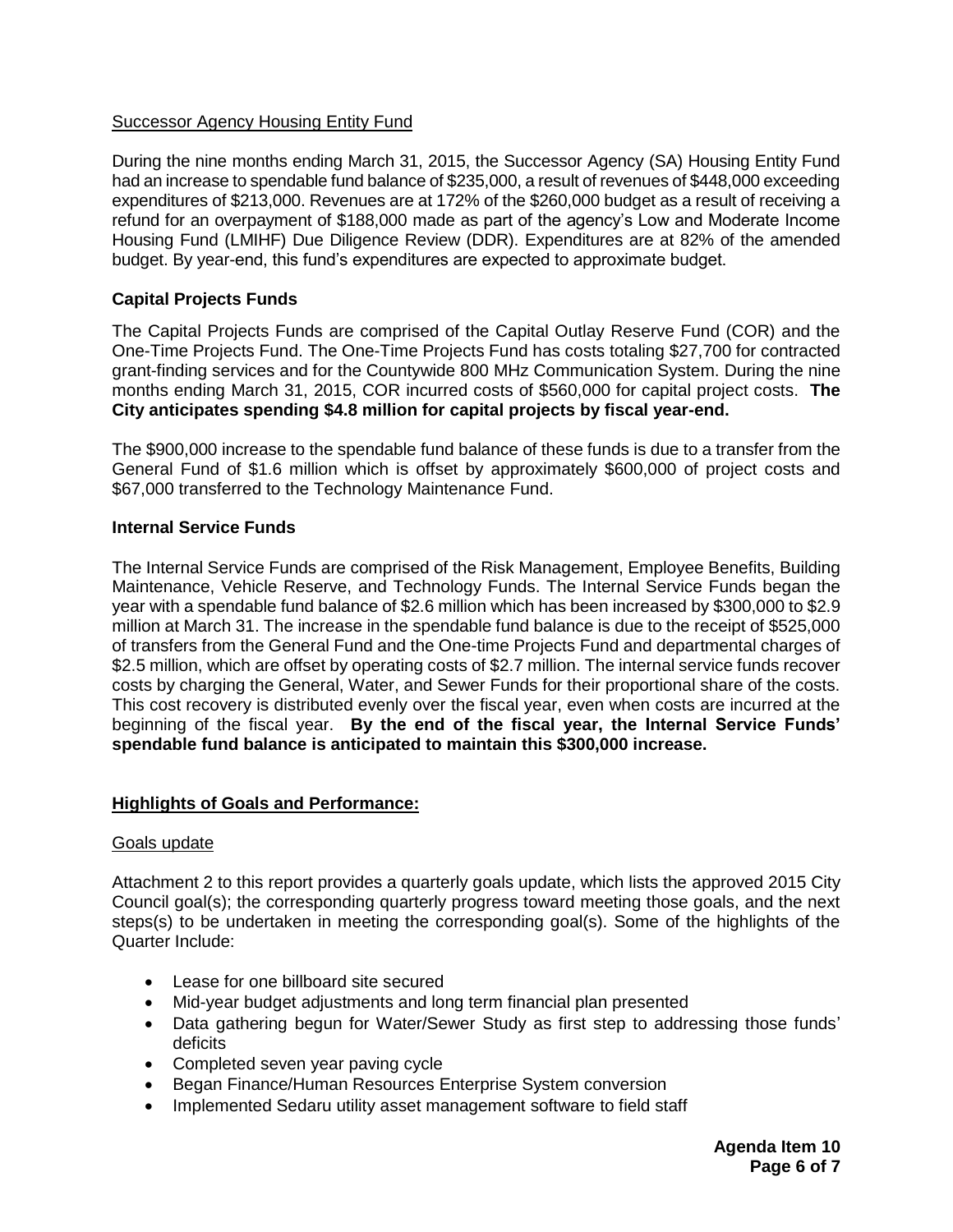- Initial labor meetings held with City Council
- Classification and Compensation Study field work completed

Attachment 2 also provides an update to the established performance indicators as shown in the budget and prepared by each department. These reports list significant performance measures along with corresponding target performance levels; vision values; City Council approved goals; and quarterly progress toward goal attainment. Some performance highlights include:

- Reduction in City Full Time Employee Equivalents (FTE) to 4.3
- Police response time 2 minutes and 17 seconds or 24% below target level
- Facility rentals up 48.5% from 3rd Quarter 2014
- Met the goals of graffiti response within 72 hours
- CDBG grant awarded for ADA ramps
- Completed Pavement Zone 7 project
- 355 building permits issued
- 591 code enforcement inspections performed, exceeding the annual target
- 45 new business licenses, exceeding the annual target

Most performance measures are in line with department targets. One exception is a lower than targeted clearance rate on crimes, which was anticipated and is largely a result of the continuing staffing shortage requiring detectives to spend time covering patrol shifts. This is likely to continue until the staffing shortage abates.

#### **FISCAL IMPACT:**

This is a receive and file report which provides a summary of the year's fiscal activity through the end of the third fiscal quarter. Although the fourth quarter is complete, those financials will be reported on once they are finalized and the Comprehensive Annual Financial Report (CAFR) is submitted for approval in December.

#### **APPROVED:**

Administrative Services City Manager **Director** 

- Attachments: 1. Third Quarter Summary Schedules
	- 2. Goals Report and Performance Measures
	- 3. Community Services Third Quarter Report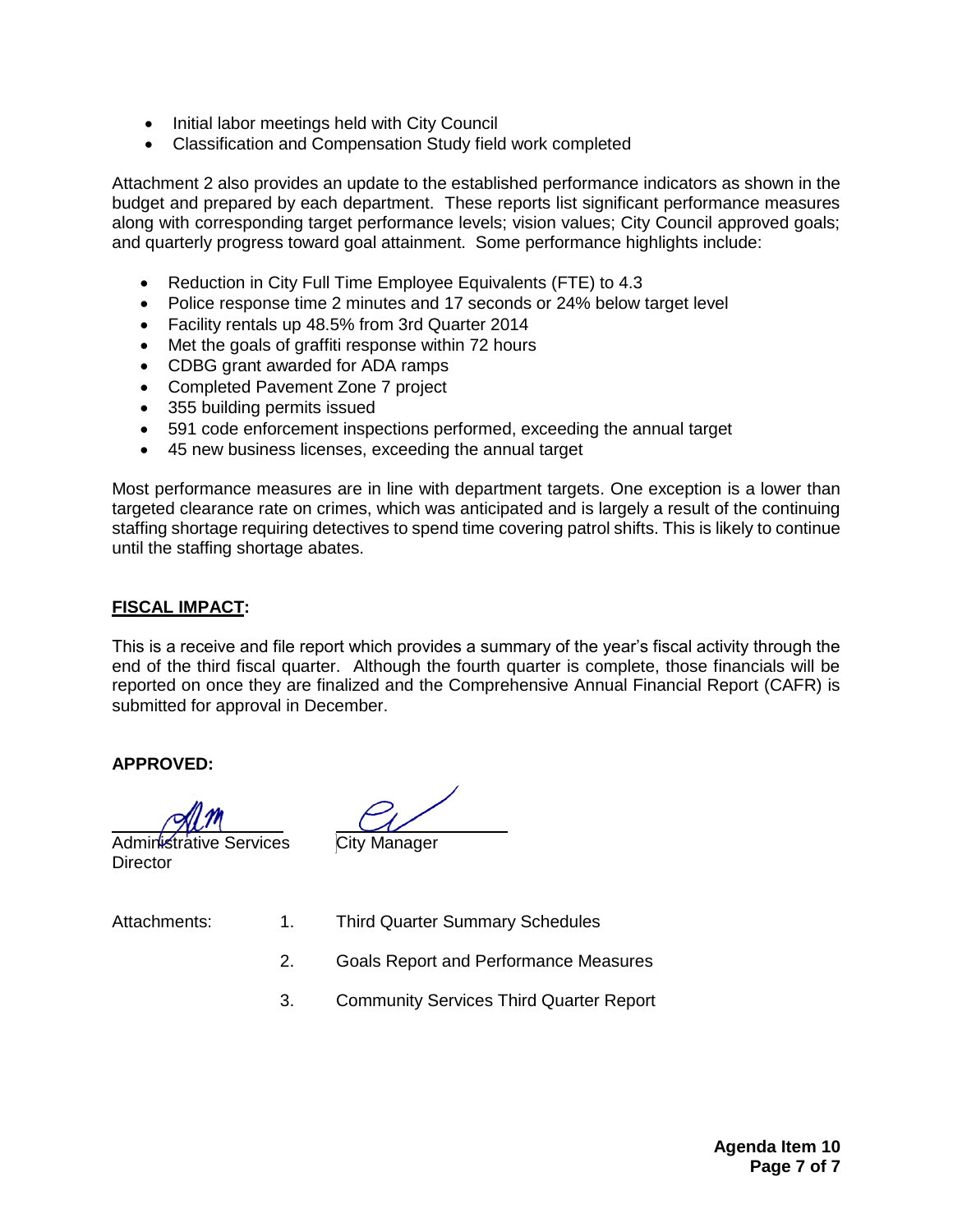## **THIRD QUARTER FINANCIAL REPORT, FISCAL YEAR 2014-15 GENERAL FUND REVENUES BY TYPE FISCAL YEAR QUARTER ENDING MARCH 31, 2015**

|                                |                                 | FY 2014-15                      |      |                                    |                          |    |                   |   | FY 2013-14               |                   | Q3 Variance |    |                                     |     |
|--------------------------------|---------------------------------|---------------------------------|------|------------------------------------|--------------------------|----|-------------------|---|--------------------------|-------------------|-------------|----|-------------------------------------|-----|
|                                |                                 |                                 |      | Year-to-Date                       | Q3 Actual                |    | <b>Prior Year</b> |   | <b>Prior YTD</b>         | Q3 Actual         |             |    | FY 2014-15                          |     |
|                                |                                 |                                 |      | <b>Actual through</b>              | as a % of                |    | Actual            |   | <b>Actual through</b>    | as a % of         |             |    | to FY 2013-14                       |     |
| <b>Revenue Type</b>            | <b>Adopted</b><br><b>Budget</b> | <b>Amended</b><br><b>Budget</b> |      | 3/31/2015<br>$(75% \text{ of FY})$ | Amended<br><b>Budget</b> |    | Annual<br>Revenue |   | 3/31/2014<br>(75% of FY) | Annual<br>Revenue |             |    | Increase /<br><decrease></decrease> |     |
|                                |                                 |                                 |      |                                    |                          |    |                   |   |                          |                   |             |    |                                     |     |
| <b>Property Tax</b>            | \$<br>3,225,422                 | \$<br>3,215,394                 | - \$ | 1,874,586                          | 58%                      | \$ | 3,129,618         | S | 1,784,050                | 57%               |             | \$ | 90,536                              |     |
| Sales Tax                      | 2,623,488                       | 2,297,000                       |      | 1,575,635                          | 69%                      |    | 1,989,556         |   | 924,199                  | 46%               |             |    | 651,436                             | (1) |
| <b>Utility Users Tax</b>       | 1,171,463                       | 1,116,916                       |      | 793,603                            | 71%                      |    | 1,101,159         |   | 767,944                  | 70%               |             |    | 25,659                              |     |
| <b>Residual Property Tax</b>   | 210,000                         | 179,000                         |      | 71.204                             | 40%                      |    | 263,661           |   | 155.860                  | 59%               |             |    | (84, 656)                           |     |
| <b>Franchise Fees</b>          | 387,400                         | 431,000                         |      | 126,815                            | 29%                      |    | 381,839           |   | 119,498                  | 31%               |             |    | 7,317                               |     |
| <b>Transient Occupancy Tax</b> | 307,000                         | 335,000                         |      | 168,773                            | 50%                      |    | 313,662           |   | 150,478                  | 48%               |             |    | 18,295                              |     |
| Licenses and Permits           | 276,300                         | 300,300                         |      | 289,342                            | 96%                      |    | 267,110           |   | 234,491                  | 88%               |             |    | 54,851                              |     |
| Intergovernmental              | 23,200                          | 30,100                          |      | 13,324                             | 44%                      |    | 38,174            |   | 7,783                    | 20%               |             |    | 5,541                               |     |
| <b>Charges for Services</b>    | 520,800                         | 527,550                         |      | 389.851                            | 74%                      |    | 584.576           |   | 379.630                  | 65%               |             |    | 10,221                              |     |
| <b>Fines and Forfeitures</b>   | 160,500                         | 145,500                         |      | 93,933                             | 65%                      |    | 148,175           |   | 95,199                   | 64%               |             |    | (1,266)                             |     |
| Use of Money and Property      | 229,500                         | 241.200                         |      | 196.466                            | 81%                      |    | 226,297           |   | 161,098                  | 71%               |             |    | 35,368                              |     |
| <b>Other Revenue</b>           | 300,500                         | 352,300                         |      | 322,244                            | 91%                      |    | 43,410            |   | 14,672                   | 34%               |             |    | 307,572                             |     |
| Charges to Water & Sewer       | 283,100                         | 283,100                         |      | 212,325                            | 75%                      |    | 463,841           |   | 212,325                  | 46%               |             |    |                                     |     |
| <b>Total Revenues</b>          | 9,718,673                       | 9,454,360                       |      | 6,128,101                          | 65%                      | S  | 8,951,078         |   | 5,007,227                | 56%               |             | \$ | 1,120,874                           |     |
|                                |                                 |                                 |      |                                    |                          |    |                   |   |                          |                   |             |    |                                     |     |

Note 1: In FY 2013-14, the City's sales tax receipt were reduced to zero during the first quarter due to a \$700,000 reduction for a refund to a taxpayer for overpayment in a prior year.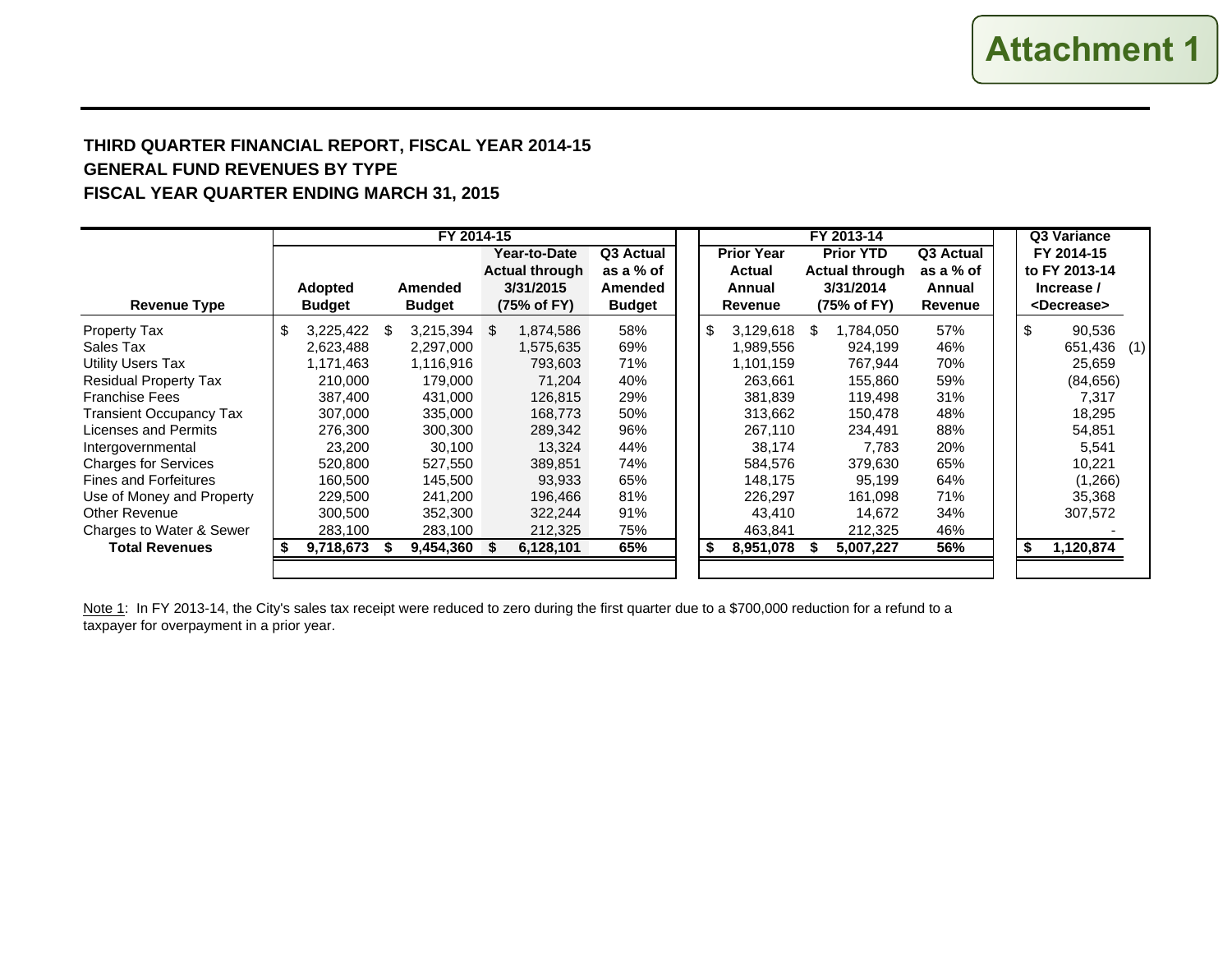#### **THIRD QUARTER FINANCIAL REPORT, FISCAL YEAR 2014-1 5 GENERAL FUND EXPENDITURES BY DEPARTMENTFISCAL YEAR QUARTER ENDING MARCH 31,201 5**

|                                 |     |                | FY 2014-15    |                       |               | FY 2013-14 |                     |  |                       |                     |  | Q3 Variance            |
|---------------------------------|-----|----------------|---------------|-----------------------|---------------|------------|---------------------|--|-----------------------|---------------------|--|------------------------|
|                                 |     |                |               | Year-to-Date          | Q3 Actual     |            | <b>Prior Year</b>   |  | <b>Prior YTD</b>      | Q3 Actual           |  | FY 2014-15             |
|                                 |     |                |               | <b>Actual through</b> | as a % of     |            | <b>Actual</b>       |  | <b>Actual through</b> | as a % of           |  | to FY 2013-14          |
|                                 |     | <b>Adopted</b> | Amended       | 3/31/2015             | Amended       |            | Annual              |  | 3/31/2014             | Annual              |  | Increase /             |
| <b>Department</b>               |     | <b>Budget</b>  | <b>Budget</b> | (75% of FY)           | <b>Budget</b> |            | <b>Expenditures</b> |  | (75% of FY)           | <b>Expenditures</b> |  | <decrease></decrease>  |
| Administration / Admin Services | \$. | 1,422,117      | \$424,317     | 966,230               | 68%           | \$         | ,424,957            |  | 1.050.198             | 74%                 |  | \$<br>$(83,968)$ $(1)$ |
| Police                          |     | 5,193,493      | 4.957.070     | 3,516,434             | 71%           |            | 5,032,985           |  | 3,637,633             | 72%                 |  | (121, 199)             |
| <b>Community Services</b>       |     | 1,948,204      | 2,020,134     | 1,376,488             | 68%           |            | 1,850,562           |  | 1,299,681             | 70%                 |  | 76.807                 |
| <b>Community Development</b>    |     | 527.150        | 525,105       | 347.915               | 66%           |            | 481.168             |  | 287,856               | 60%                 |  | 60,059                 |
| Total                           |     | 9,090,964      | 8,926,626 \$  | 6,207,067             | 70%           | ж          | 8,789,672           |  | 6,275,368             | 71%                 |  | (68, 301)              |
|                                 |     |                |               |                       |               |            |                     |  |                       |                     |  |                        |

Note 1: Administrative Services expenditures are down over the prior fiscal year due to cost savings achieved through the deparment reorganization.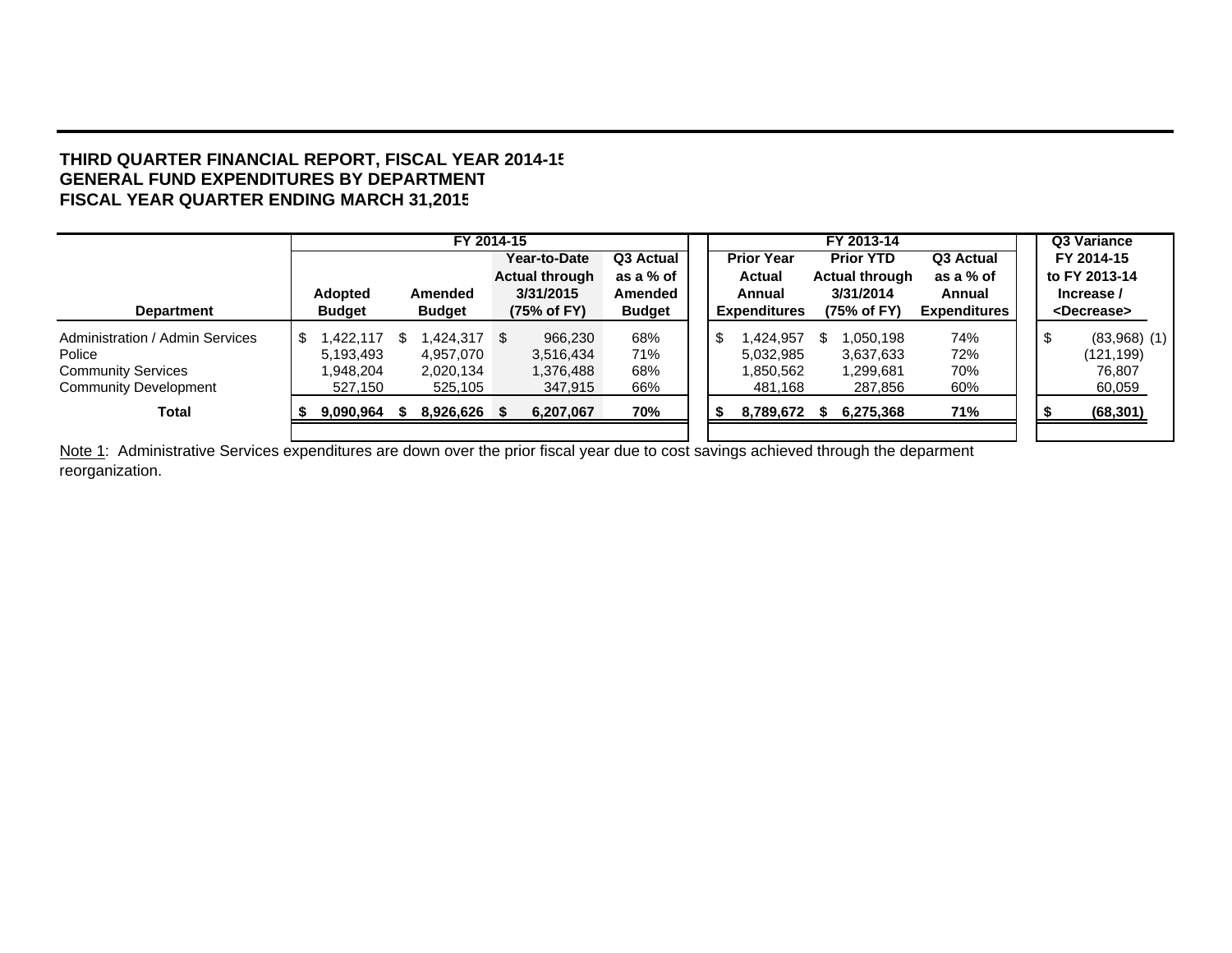#### **THIRD QUARTER FINANCIAL REPORT, FISCAL YEAR 2014-1 5 GENERAL FUND EXPENDITURES BY CATEGOR Y FISCAL YEAR QUARTER ENDING MARCH 31, 201 5**

|                             |                |      | FY 2014-15    |     |                       |               |  |                     |      | FY 2013-14            |                     |  | Q3 Variance           |
|-----------------------------|----------------|------|---------------|-----|-----------------------|---------------|--|---------------------|------|-----------------------|---------------------|--|-----------------------|
|                             |                |      |               |     | Year-to-Date          | Q3 Actual     |  | <b>Prior Year</b>   |      | <b>Prior YTD</b>      | Q3 Actual           |  | FY 2014-15            |
|                             |                |      |               |     | <b>Actual through</b> | as a % of     |  | <b>Actual</b>       |      | <b>Actual through</b> | as a % of           |  | to FY 2013-14         |
|                             | <b>Adopted</b> |      | Amended       |     | 3/31/2015             | Amended       |  | Annual              |      | 3/31/2014             | Annual              |  | Increase /            |
| <b>Expenditure Type</b>     | <b>Budget</b>  |      | <b>Budget</b> |     | (75% of FY)           | <b>Budget</b> |  | <b>Expenditures</b> |      | (75% of FY)           | <b>Expenditures</b> |  | <decrease></decrease> |
| <b>Personnel Services</b>   | 6,287,484      | - \$ | 6,082,071     | - S | 4,300,450             | 71%           |  | 6.124.649           | - \$ | 4.354.052             | 71%                 |  | (53,602)              |
| Maintenance and Operations  | 2,793,080      |      | 2,834,255     |     | 1,900,306             | 67%           |  | 2,654,081           |      | 1,921,058             | 72%                 |  | (20, 752)             |
| Capital Outlay/Improvements | 10,400         |      | 10,300        |     | 6,311                 | 61%           |  | 10,942              |      | 258                   | 2%                  |  | 6,053                 |
| Total                       | 9,090,964      |      | 8,926,626     |     | 6,207,067             | 70%           |  | 8,789,672           |      | 6,275,368             | 71%                 |  | (68, 301)             |
|                             |                |      |               |     |                       |               |  |                     |      |                       |                     |  |                       |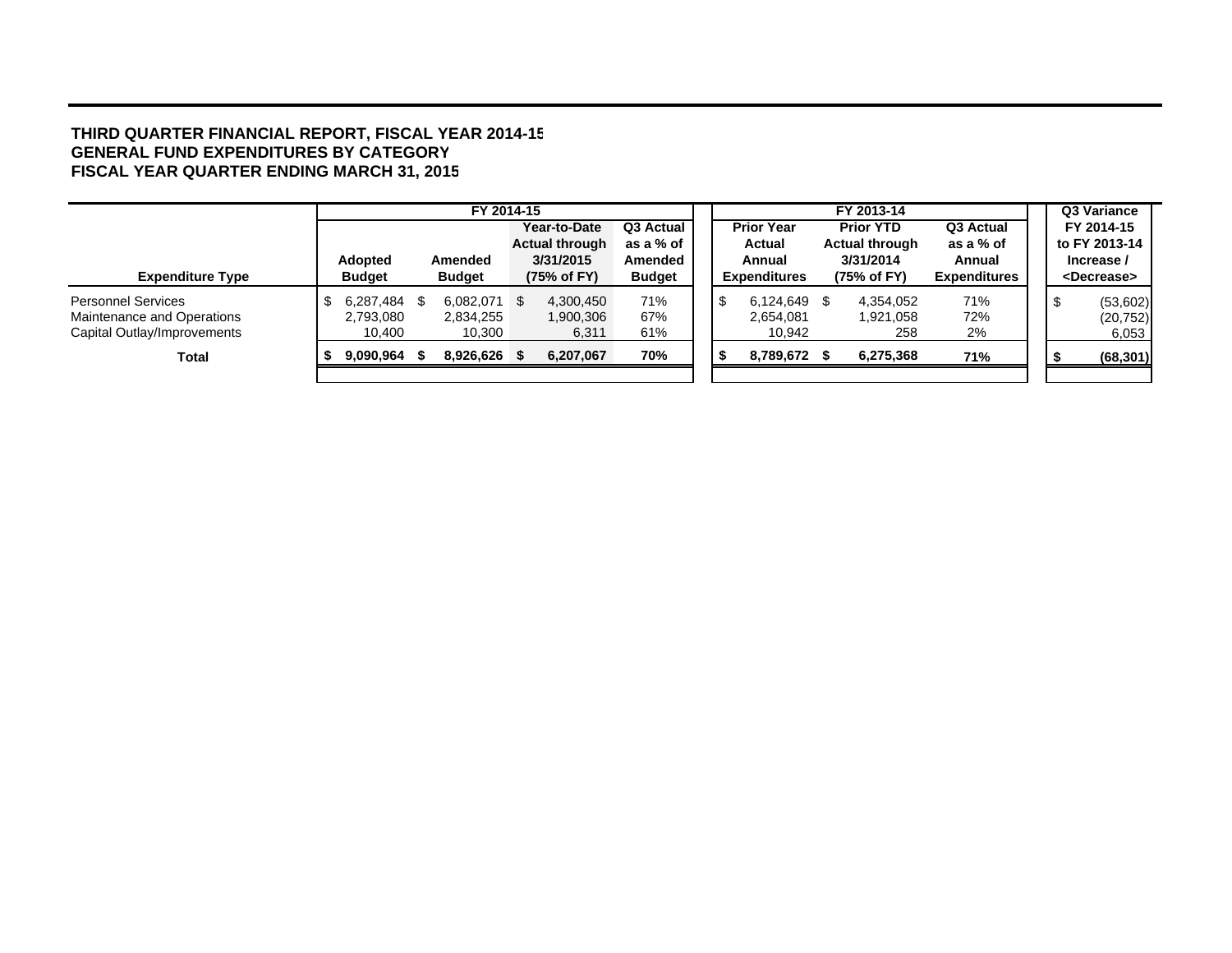## **THIRD QUARTER FINANCIAL REPORT, FISCAL YEAR 2014-15 SCHEDULE OF INTERFUND TRANSFERS FISCAL YEAR QUARTER ENDING MARCH 31, 2015**

|                             | <b>Transfers Out</b> |                          |     |                          |   |             |        |                          |    |               |  |  |  |  |
|-----------------------------|----------------------|--------------------------|-----|--------------------------|---|-------------|--------|--------------------------|----|---------------|--|--|--|--|
|                             |                      |                          |     |                          |   |             |        |                          |    |               |  |  |  |  |
|                             |                      | General                  |     | <b>Projects</b>          |   | Water       |        | <b>Sewer</b>             |    |               |  |  |  |  |
| <b>Transfers In</b>         |                      | <b>Fund</b>              |     | <b>Fund</b>              |   | <b>Fund</b> |        | <b>Fund</b>              |    | <b>Totals</b> |  |  |  |  |
| Capital Outlay Reserve Fund | \$                   | 1,412,730                | -\$ | 191,700 \$               |   |             | $-$ \$ | $\sim$                   | \$ | 1,604,430     |  |  |  |  |
| One Time Projects Fund      |                      | 166,995                  |     |                          |   | ۰           |        |                          |    | 166,995       |  |  |  |  |
| Water Capital Reserve Fund  |                      | ۰                        |     | -                        |   | 362,795     |        | $\overline{\phantom{0}}$ |    | 362,795       |  |  |  |  |
| Sewer Capital Reserve Fund  |                      | $\overline{\phantom{0}}$ |     | $\overline{\phantom{0}}$ |   |             |        | 79,386                   |    | 79,386        |  |  |  |  |
| Risk Management Fund        |                      | 458,426                  |     | $\overline{\phantom{0}}$ |   | ٠           |        |                          |    | 458,426       |  |  |  |  |
| Technology Fund             |                      |                          |     | 67,000                   |   |             |        |                          |    | 67,000        |  |  |  |  |
| <b>Totals</b>               |                      | 2,038,151                | \$  | 258,700                  | S | 362,795     | -\$    | 79,386                   | S  | 2,739,032     |  |  |  |  |
|                             |                      |                          |     |                          |   |             |        |                          |    |               |  |  |  |  |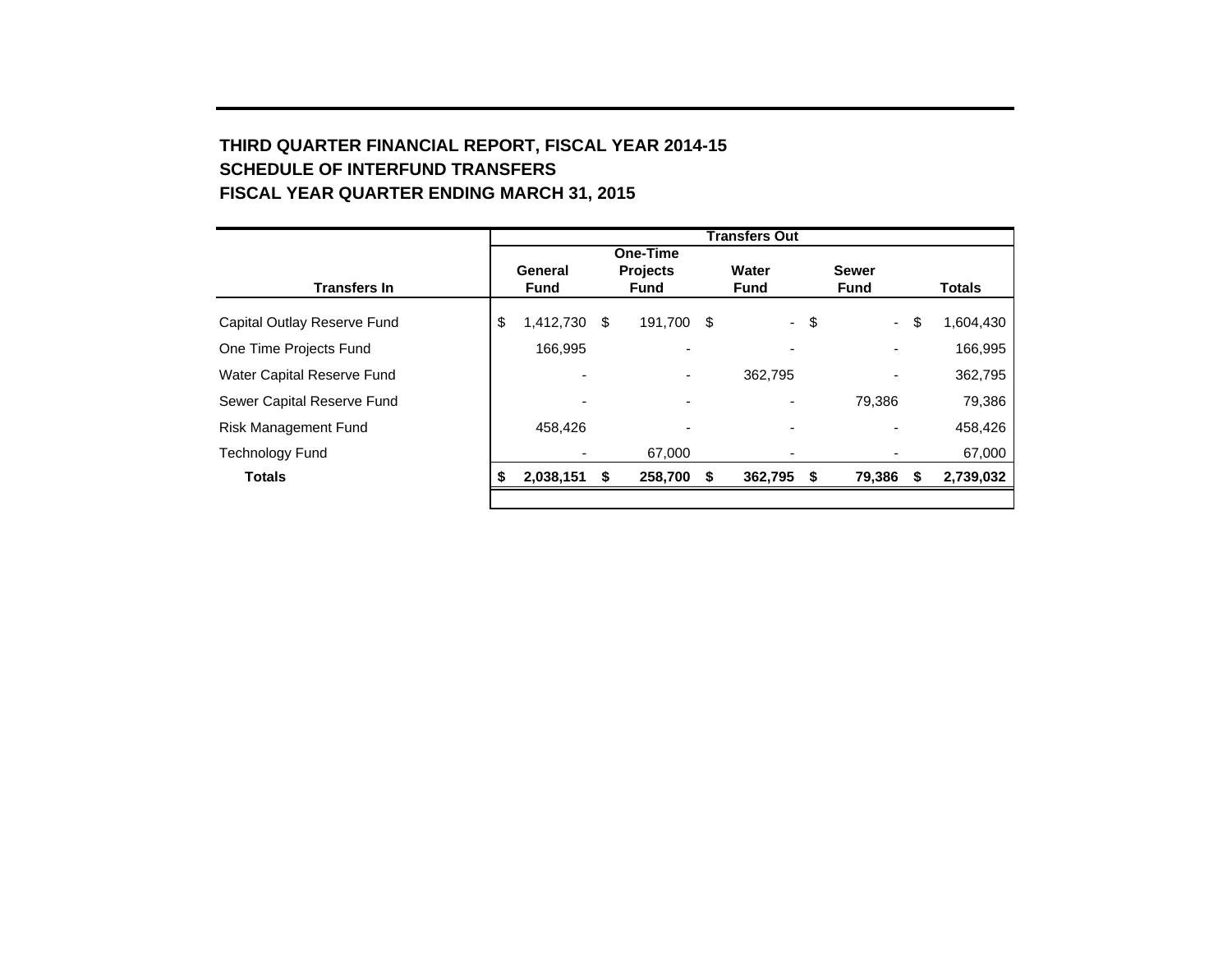#### **THIRD QUARTER FINANCIAL REPORT, FISCAL YEAR 2014-15 SPENDABLE FUND BALANCE - FISCAL YEAR CHANGE THROUGH THE FISCAL YEAR QUARTER ENDING MARCH 31, 2015**

| Fund # | <b>Fund Title</b>                            | <b>Balance</b><br>6/30/2014 | <b>Balance</b><br>3/31/2015 | FY Change<br>through<br>3/31/2015 |
|--------|----------------------------------------------|-----------------------------|-----------------------------|-----------------------------------|
| 1      | <b>General Fund</b>                          | \$<br>2,809,488             | \$<br>743,514               | \$<br>(2,065,974)                 |
| 3      | <b>Emergency Reserve Fund</b>                | 8,996,969                   | 8,996,969                   |                                   |
| 5      | <b>Economic Development Fund</b>             | 249,916                     | 249,916                     |                                   |
|        | <b>Subtotal General Funds</b>                | 12,056,373                  | 9,990,399                   | (2,065,974)                       |
| 11     | <b>Streets Fund</b>                          | 226,278                     | 33,004                      | (193, 274)                        |
| 12     | Measure M2                                   | 29,565                      | 200,521                     | 170,956                           |
| 15     | Air Quality Fund                             | 55,466                      | 61,044                      | 5,578                             |
| 16     | <b>PEG Fund</b>                              | 161,949                     | 171,478                     | 9,529                             |
| 20     | <b>Asset Seizure Fund</b>                    | 122,055                     | 57,447                      | (64, 608)                         |
| 21     | <b>Public Safety Augmentation Fund</b>       | 74,945                      | 58,476                      | (16, 469)                         |
| 22     | Supplemental Law Enforcement Fund            | 11,203                      | 66,245                      | 55,042                            |
| 23     | SVC Authority for Abandoned Vehicles         | 25,648                      | 25,742                      | 94                                |
| 33     | Park Development Fund                        | 22,148                      | 22,229                      | 81                                |
| 38     | SA Housing Entity Fund                       | 286,760                     | 522,052                     | 235,292                           |
|        | <b>Subtotal Special Revenue Funds</b>        | 1,016,017                   | 1,218,238                   | 202,221                           |
| 35     | Capital Outlay Reserve Fund                  | 4,651,995                   | 5,713,250                   | 1,061,255                         |
| 36     | One-Time Projects Fund                       | 819,500                     | 700,091                     | (119, 409)                        |
|        | <b>Subtotal Capital Projects Funds</b>       | 5,471,495                   | 6,413,341                   | 941,846                           |
| 50     | <b>Water Fund</b>                            | 1,505,022                   | 1,140,718                   | (364, 304)                        |
| 55     | Water Capital Reserve Fund                   | 3,490,195                   | 3,798,730                   | 308,535                           |
|        | <b>Subtotal Water Related Funds</b>          | 4,995,217                   | 4,939,448                   | (55, 769)                         |
| 52     | Sewer Fund                                   | 966,111                     | 907,785                     | (58, 326)                         |
| 56     | Sewer Capital Reserve Fund                   | 2,953,815                   | 3,028,830                   | 75,015                            |
|        | <b>Subtotal Sewer Related Funds</b>          | 3,919,926                   | 3,936,615                   | 16,689                            |
| 60     | <b>Risk Management Fund</b>                  | 135,937                     | 488,508                     | 352,571                           |
| 61     | <b>Employee Benefits Fund</b>                | 222,016                     | 14,850                      | (207, 166)                        |
| 62     | <b>Building Maintenance Fund</b>             | 794,733                     | 830,308                     | 35,575                            |
| 63     | Vehicle Reserve Fund                         | 795,338                     | 897,175                     | 101,837                           |
| 64     | <b>Technology Fund</b>                       | 645,285                     | 663,886                     | 18,601                            |
|        | <b>Subtotal Internal Service Funds Funds</b> | 2,593,309                   | 2,894,727                   | 301,418                           |
|        | Total All Funds \$                           | 30,052,337                  | \$<br>29,392,768            | \$<br>(659, 569)                  |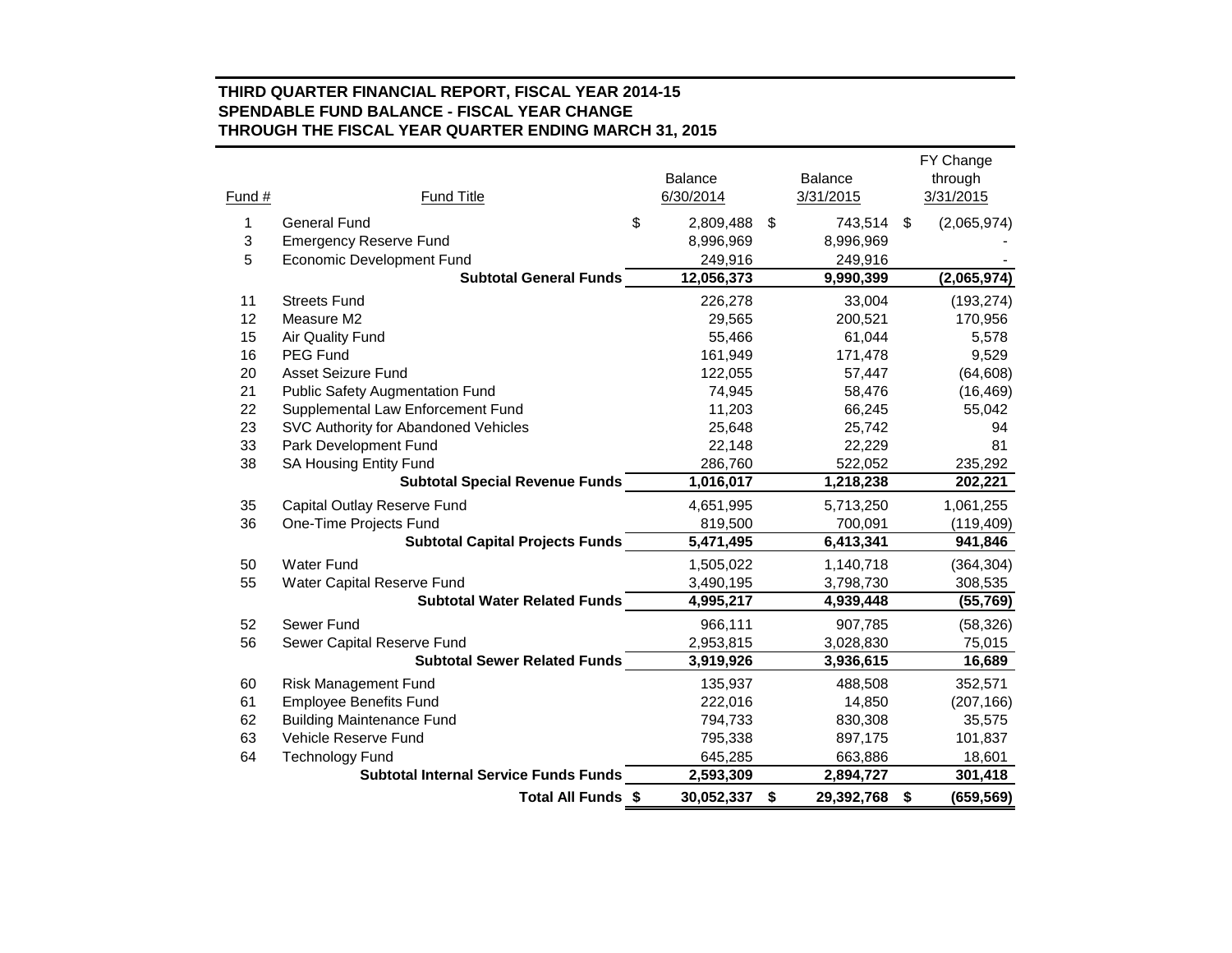## **2015 City Council Goals Quarterly Goals Report and Updated Third Quarter, Fiscal Year 2014-15**

# **Attachment 2**

| <b>2015 GOAL</b>                                                                                                                                                                                                                                                                                                                                                                                                                                                                                                                                                                                                                                                                                                                                                              | <b>PROGRESS MADE DURING THE QUARTER</b>                                                                                                                                                                                                                   | <b>NEXT STEPS</b>                                                                                                                                                                                                                                  |
|-------------------------------------------------------------------------------------------------------------------------------------------------------------------------------------------------------------------------------------------------------------------------------------------------------------------------------------------------------------------------------------------------------------------------------------------------------------------------------------------------------------------------------------------------------------------------------------------------------------------------------------------------------------------------------------------------------------------------------------------------------------------------------|-----------------------------------------------------------------------------------------------------------------------------------------------------------------------------------------------------------------------------------------------------------|----------------------------------------------------------------------------------------------------------------------------------------------------------------------------------------------------------------------------------------------------|
| Make a City Council decision regarding<br>the billboard project by April, with a<br>minimum of one site.                                                                                                                                                                                                                                                                                                                                                                                                                                                                                                                                                                                                                                                                      | Deposit Agreement extension approved Feb. 3<br>$\bullet$<br>Lease for one site secured<br>$\bullet$<br>Additional deposit received                                                                                                                        | South site reviewed by<br>$\bullet$<br>Development Committee in<br>June with recommendation<br>to approve<br><b>Closed Session discussion</b><br>scheduled for July 7<br>Work on Caltrans permit<br>$\bullet$<br>Development Agreement<br>prepared |
| Maintain a sustainable balanced budget<br>which includes:<br>Receive a mid-year<br>budget/financial status report in<br>February which includes a clear<br>analysis of the City's financial<br>status and a plan to balance<br>2014/15 budget (including a<br>decision on adopted budget<br>items which were to return to the<br>City Council for decisions at mid-<br>year);<br>Improve the 2015/16 budget<br>process including more City<br>Council discussion and at least<br>one dedicated work session;<br>Improve the transparency, ease<br>$\bullet$<br>of understanding and accuracy of<br>the 2015/16 budget document;<br>and,<br>Adopt a 2015/16 budget which is<br>balanced without the use of<br>reserves for operations or use of<br>one-time monies for ongoing | Mid-year presented Feb. 17 and March 17 meetings<br>$\bullet$<br>Date for Council work session set for May 11<br>$\bullet$<br>Sustainable Financial Plan update presented<br>$\bullet$<br>Research budget documents of other cities for best<br>practices | Council work session held<br>May 11<br>Budget adoption June 16<br>Revised budget document<br>format presented with<br>significant changes<br><b>Committee on Sustainability</b><br>approved and applications<br>begin                              |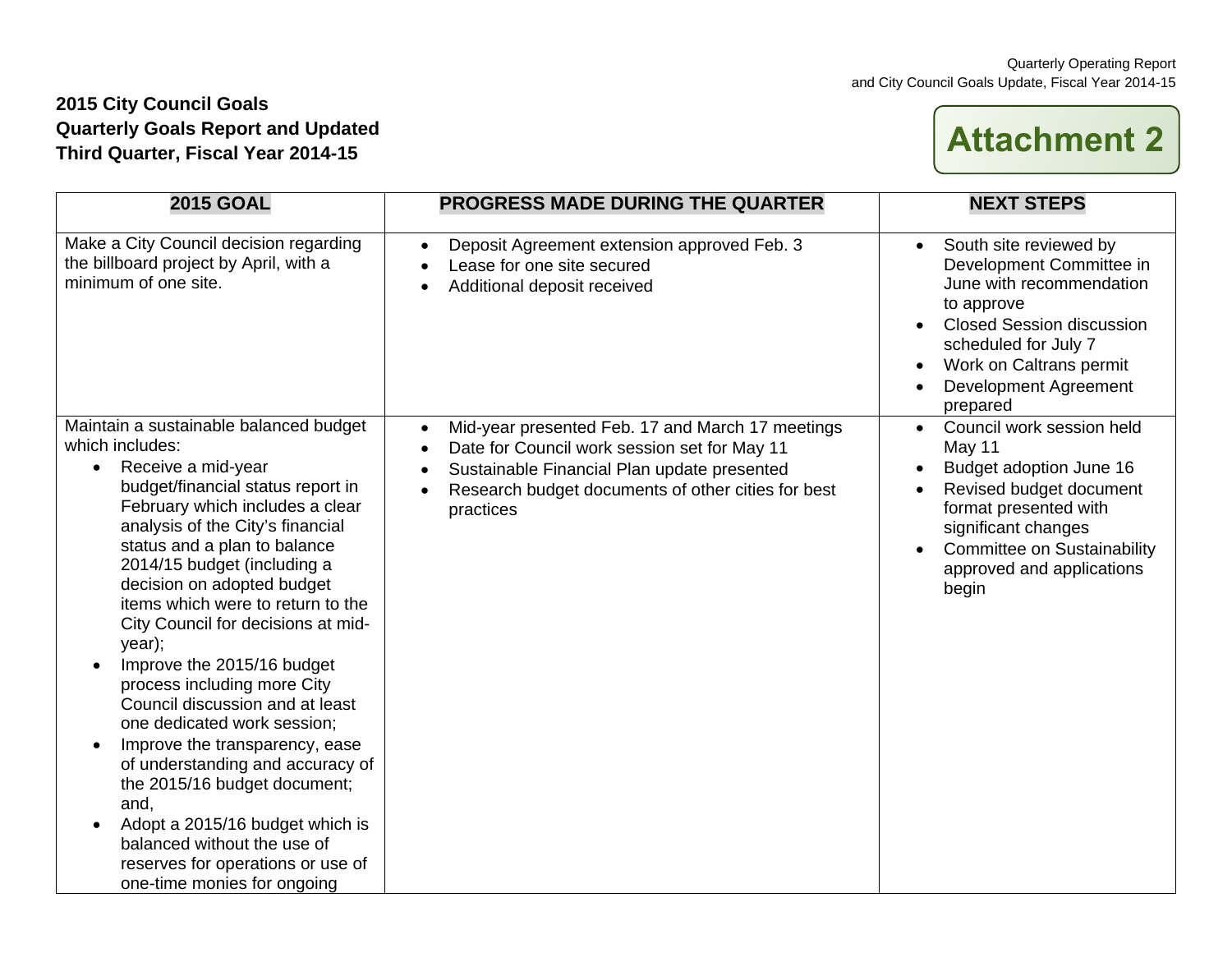| expenditures, and which is<br>consistent with the forecast for<br>the longer term.                                                                                                                                                                                                                                                                    |                                                                                                                                                                                                                                                                                                                                                                          |                                                                                                                                                                                                                                                                                                                                                        |
|-------------------------------------------------------------------------------------------------------------------------------------------------------------------------------------------------------------------------------------------------------------------------------------------------------------------------------------------------------|--------------------------------------------------------------------------------------------------------------------------------------------------------------------------------------------------------------------------------------------------------------------------------------------------------------------------------------------------------------------------|--------------------------------------------------------------------------------------------------------------------------------------------------------------------------------------------------------------------------------------------------------------------------------------------------------------------------------------------------------|
| Complete a study of modernization of<br>the utility users' tax by December 2015<br>in preparation for decision making<br>regarding a potential November 2016<br>ballot measure.                                                                                                                                                                       | Stanton consultant contacted for discussion of next<br>$\bullet$<br>steps<br>Discussed experience to date with neighboring cities<br>$\bullet$<br>who have recently implemented modernization<br>City Attorney opinion requested<br>$\bullet$                                                                                                                            | Citizen Committee approved,<br>$\bullet$<br>applications begun with<br>appointments over the<br>summer<br>CAO opinion in process<br>$\bullet$                                                                                                                                                                                                          |
| Address the water/sewer funds<br>operational deficits by September 2015.                                                                                                                                                                                                                                                                              | Began data gathering for the study.<br>$\bullet$                                                                                                                                                                                                                                                                                                                         | Finalize data gathering and<br>$\bullet$<br>begin analysis<br>Meet with Consultant to<br>review initial results                                                                                                                                                                                                                                        |
| Maintain Quality of Life through<br>beautification, continuous improvement<br>in operations and services, and<br>improvement in communications.<br>Emphasis is on the City's core<br>responsibilities including maintaining<br>strong police and fire services,<br>infrastructure, keeping residents happy,<br>and providing services and protection. | Planning for Arbor Day, Memorial Day, and Fitness Run<br>$\bullet$<br>for Fun events.<br><b>Completed 7 Year Residential Paving Cycle</b><br>$\bullet$<br>Police Technology and 9 1 1 System Update<br>$\bullet$<br>Began financial technology conversion and process<br>$\bullet$<br>improvement<br>Police Captain attended disaster preparedness training<br>$\bullet$ | Hold Arbor Day and<br>$\bullet$<br><b>Memorial Day events</b><br>Fitness Run 4 Fun<br><b>Financial Newsletter sent to</b><br>residents<br>Complete financial<br>technology conversion<br><b>Citizen Committee</b><br>$\bullet$<br>Appointments and Review of<br>operations and services<br><b>New Community Liaison</b><br>Officer begins work in June |
| Approve a zoning code in 2015.                                                                                                                                                                                                                                                                                                                        | Zoning Code process for update continued                                                                                                                                                                                                                                                                                                                                 | Zoning code adopted on May<br>$\bullet$<br>5, 2015.<br>Monitor for additional<br>changes needed                                                                                                                                                                                                                                                        |
| Meet the State mandate of reducing City<br>water usage by at least 20% by 2020<br>and permanently reduce the City's water<br>usage.                                                                                                                                                                                                                   | Continue to reduce City potable water use by 20% or<br>$\bullet$<br>more.<br>Conservation education to achieve statewide<br>$\bullet$<br>conservation goal of 20%.<br>Prepare and participate in county-wide Alert OC<br>$\bullet$<br>exercise.<br>Roll out and implement Sedaru, utility asset<br>management software to field staff.                                   | Conservation education and<br>enforcement to achieve 25%<br>conservation target<br>Seek ways to further reduce<br>City potable water use.<br>Prepare and hold an<br>earthquake response<br>tabletop exercise                                                                                                                                           |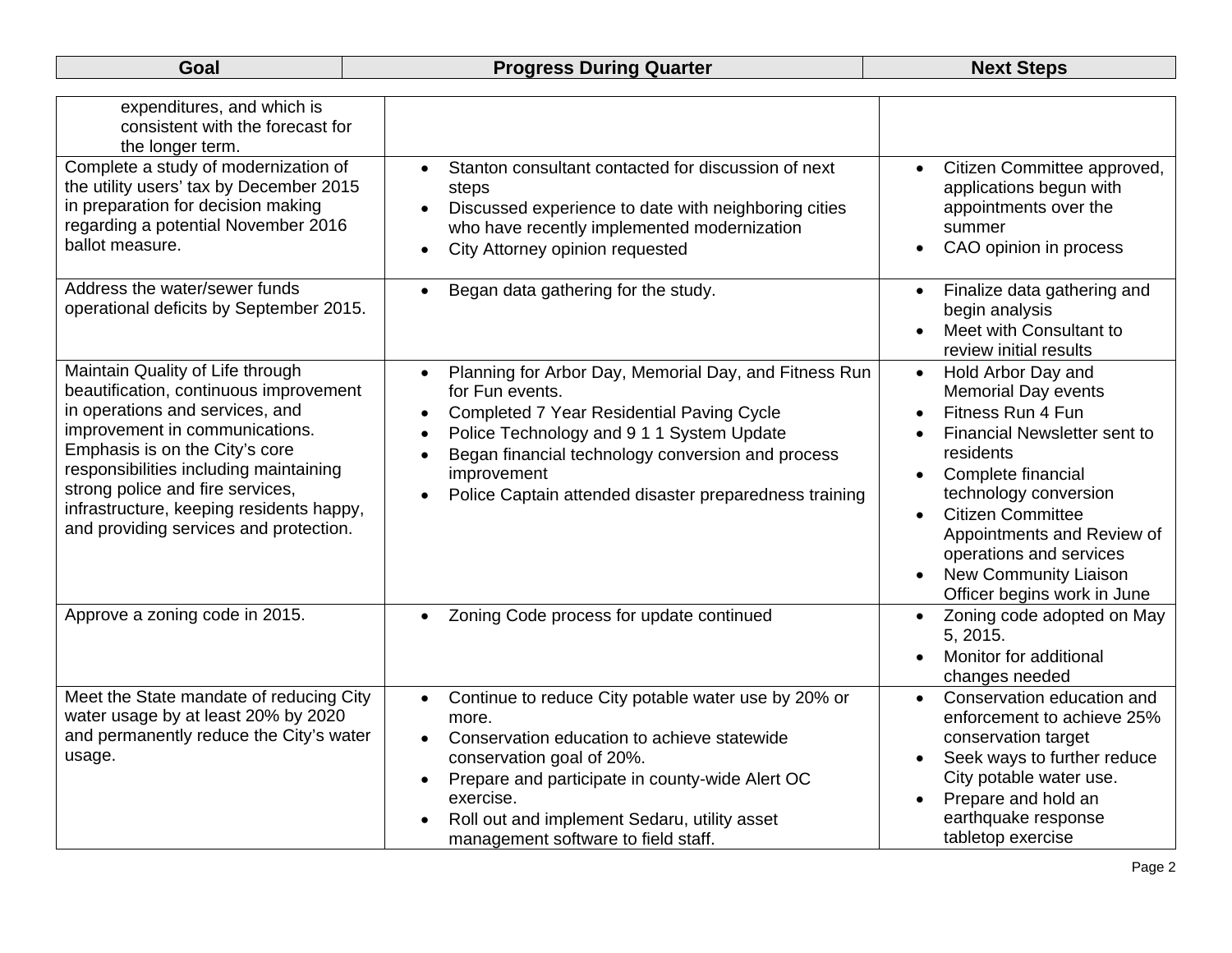## **Goal Research Progress During Quarter Coal Rext Steps in the Next Steps**

|                                                                                                                                                                                                                                                                                                                                                                                       |                                                                                                                                                                                                                                                                                             | Timely completion of Annual<br>$\bullet$<br><b>Water Quality Report.</b><br>Water ordinance changes to<br>return later in the summer                                                                                                                                                                  |
|---------------------------------------------------------------------------------------------------------------------------------------------------------------------------------------------------------------------------------------------------------------------------------------------------------------------------------------------------------------------------------------|---------------------------------------------------------------------------------------------------------------------------------------------------------------------------------------------------------------------------------------------------------------------------------------------|-------------------------------------------------------------------------------------------------------------------------------------------------------------------------------------------------------------------------------------------------------------------------------------------------------|
| Complete labor negotiations for 2015.                                                                                                                                                                                                                                                                                                                                                 | Initial Closed Sessions with the City Council on March<br>2 and 30<br>Classification and Compensation Study draft received<br>$\bullet$<br>in February; Police Study in March<br>Mid-year budget report and Long Term Financial Plan<br>$\bullet$<br>update presented in February and March | Initial meetings with<br>employees begin<br>Incorporation of any meet<br>and confer items from the<br>budget process<br><b>Complete Classification</b><br>$\bullet$<br>Study                                                                                                                          |
| Have a City Council discussion<br>regarding whether or not to go forward<br>with a school district survey of residents<br>north of Houston and including the<br>historic context of the issue. Survey to<br>be followed by a decision on whether or<br>not to pub resources into creating a<br>strategy and action plan going forward.                                                | Survey completed and results incorporated into<br>$\bullet$<br>lobbying on behalf of assembly bill<br>Assembly bill did not pass out of committee, however a<br>commitment to meet was obtained from the Fullerton<br><b>District</b>                                                       | Additional research into<br>$\bullet$<br>process for boundary<br>changes with OC Education<br>Additional follow up<br>conversations with the<br><b>Fullerton District following</b><br>the arrival of the new<br>superintendent                                                                       |
| Promote and achieve a better business<br>environment through implementation of<br>the Economic Development Action Plan<br>recommendations, especially those<br>concerning streamlining regulations and<br>processes and conducting an annual<br>meeting with existing businesses.<br>Include a survey of business attitudes to<br>provide an additional outlet for business<br>input. | Economic Development Action Plan annual update<br>$\bullet$<br>presented<br>Zoning Code update process continues<br>$\bullet$                                                                                                                                                               | Zoning code adopted<br>$\bullet$<br>Business survey to go out<br>with business license<br>renewals in June<br>Business meeting set for<br>October 13<br>Continue to schedule Lunch<br>with the Mayor<br>Hold events for upcoming<br>$\bullet$<br>ground breakings, openings<br>of projects in process |
| Financing plan for Civic Center by end of<br>2015                                                                                                                                                                                                                                                                                                                                     | N/A                                                                                                                                                                                                                                                                                         | May consider further delay to<br>allow Citizens Finance<br>Committee to comment as<br>part of their review of the<br>City's financial situation                                                                                                                                                       |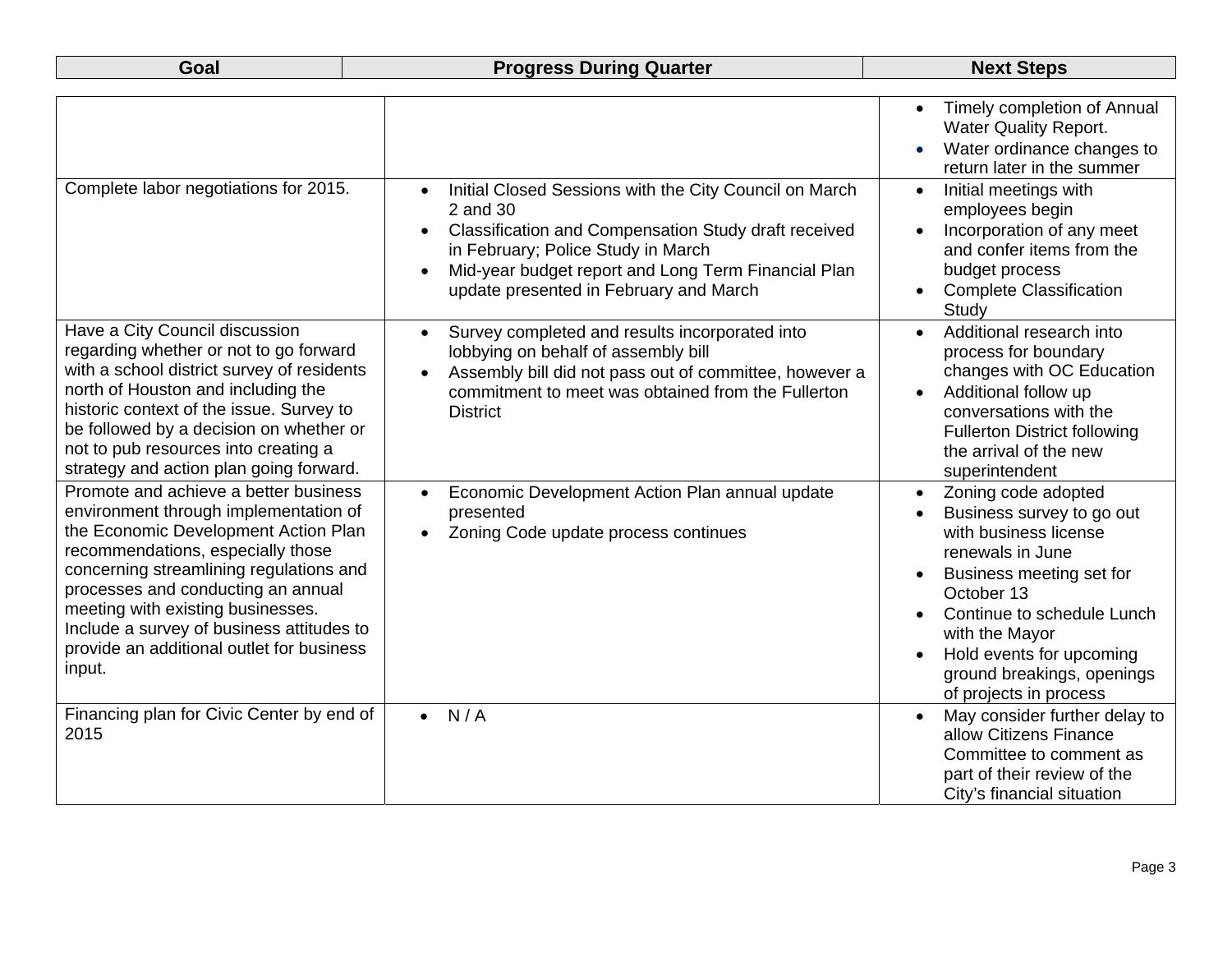#### **PERFORMANCE INDICATORS**

levels of actuals received (i.e., year-end totals)

#### **Administration**

| Performance                                                                                                                                                                                            | FY 2014-15                                                          | Vision               | <b>City Council / Management</b>                                                                                                                 | <b>Third Quarter</b>                                                                                                                  |
|--------------------------------------------------------------------------------------------------------------------------------------------------------------------------------------------------------|---------------------------------------------------------------------|----------------------|--------------------------------------------------------------------------------------------------------------------------------------------------|---------------------------------------------------------------------------------------------------------------------------------------|
| Measure                                                                                                                                                                                                | <b>Target</b>                                                       | <b>Values</b>        | <b>Goals / Objectives</b>                                                                                                                        | <b>Progress</b>                                                                                                                       |
| City FTE per 1,000 population                                                                                                                                                                          | $<$ 5                                                               | Vision               | Balance Budget/Reduce Personnel<br>Costs; Provide efficient and effective<br>customer service                                                    | 4.3                                                                                                                                   |
| Number of Press Releases Issued                                                                                                                                                                        | $>24$                                                               | Pride &<br>Ownership | Communications/Engagement;<br>Maximize citizen satisfaction with<br>City communications and outreach                                             | Year to Date<br>Through March =<br> 4                                                                                                 |
| Number of Agendas/Staff Reports Posted to the Web                                                                                                                                                      | 24/240                                                              |                      |                                                                                                                                                  | Year to Date<br>Through March =<br>45/145                                                                                             |
| Number of Workers Compensation Claims per 100 FTE                                                                                                                                                      | < 9                                                                 | Security             | Balance Budget/Reduce personnel<br>Costs, reduce average workers<br>compensaiton claims per employee<br>through promotion of a safe<br>workplace | Year to Date<br>Through March =<br>7.46                                                                                               |
| Utilizing Orange County Local Agency Formation Commission (LAFCO) fiscal<br>trends data, maintain current liabilities net of operating revenues below rolling<br>five year average of County of Orange | Maintain current liabilities net of<br>operating revenues below 24% | Vision               | Reduce General Fund expenditures                                                                                                                 | This measurement is<br>no longer a<br>comparable to<br>LAFCO and a new<br>measurement will be<br>included in the FY<br>2015-16 Budget |

Project General Fund revenue and expenditures within acceptable tolerance

Project within 2% of projections Vision Vision Not available at this time; Removed as measure for FY 2015-16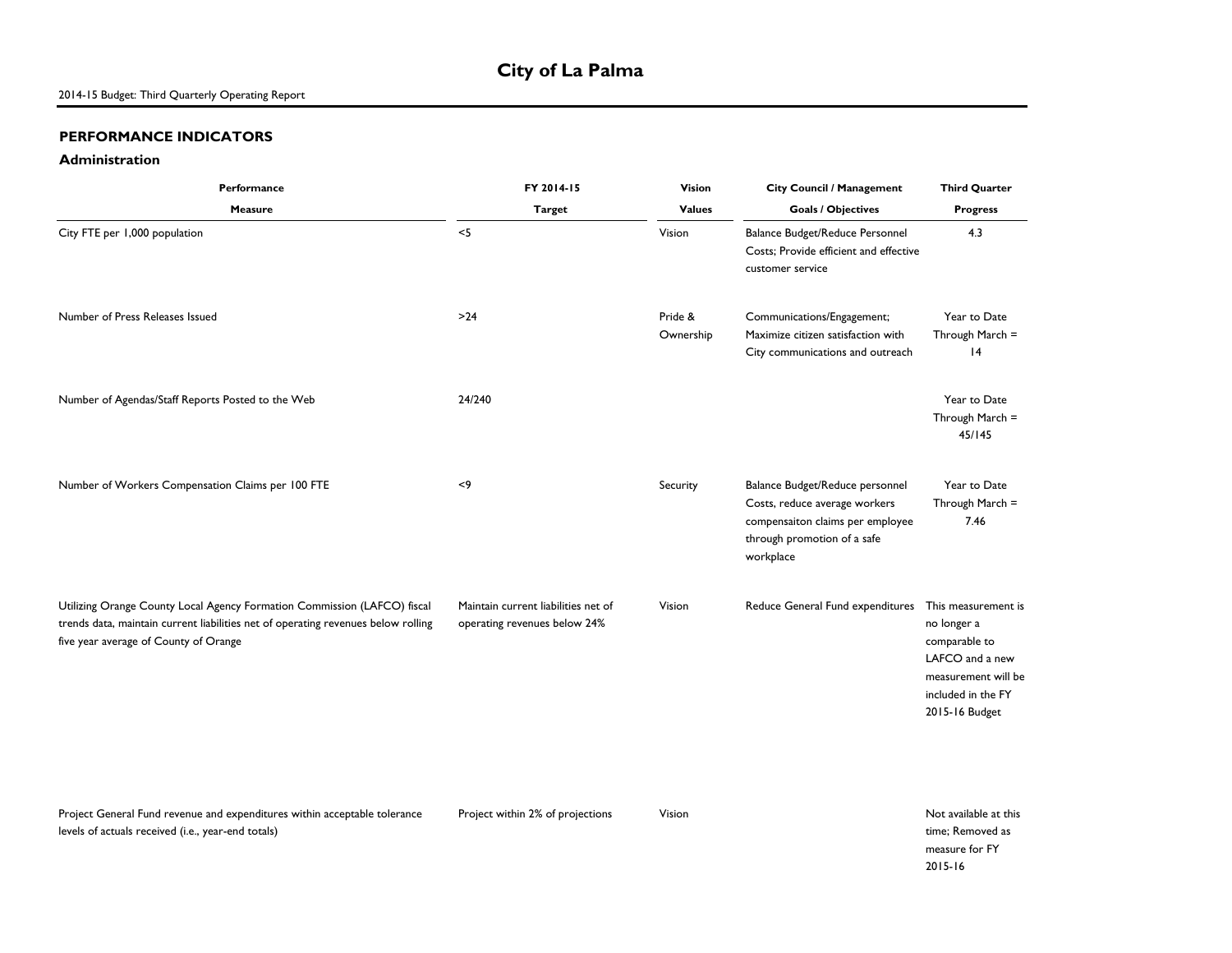#### **City of La Palma**

2014-15 Budget: Third Quarterly Operating Report

#### **PERFORMANCE INDICATORS**

#### **Community Development**

| Performance                                                                        | FY 2014-15    | Vision               | City Council / Management                                  | <b>Third Quarter</b> |
|------------------------------------------------------------------------------------|---------------|----------------------|------------------------------------------------------------|----------------------|
| Measure                                                                            | <b>Target</b> | <b>Values</b>        | <b>Goals / Objectives</b>                                  | <b>Progress</b>      |
| Commercial Brokers/Property Owner Outreach                                         | 4             | Family               | Communication/ Engagement                                  | 3                    |
| Number of Mosaic articles                                                          | 4             | Family               | Communication/ Engagement                                  | 3                    |
| % of "new" business licenses                                                       | 3             | Family               | Create Proactive Economic<br><b>Development Strategies</b> | 45 new; %TBD         |
| Number of agenda reports prepared for CC/PC/DC/TSC                                 | 26            | Pride &<br>Ownership | Communication/ Engagement                                  | 9                    |
| Number of building permits issued                                                  | 427           | Pride &<br>Ownership | Maintain High Public Safety Levels                         | 355                  |
| Number of plan checks performed                                                    | 85            | Security             | Maintain High Public Safety Levels                         | 71                   |
| Number of inspections conducted                                                    | 1240          | Security             | Maintain High Public Safety Levels                         | 1142                 |
| Number of permits finaled                                                          | 375           | Pride &<br>Ownership | Maintain Quality of Life                                   | 227                  |
| Number of Code Enforcement (CE) inspections performed                              | 450           | Pride &<br>Ownership | Maintain Quality of Life                                   | 591                  |
| Number CD cases opened                                                             | 200           | Pride &<br>Ownership | Maintain High Public Safety Levels                         | 8                    |
| % of CE cases receiving administrative citation                                    |               | Opportunity          | Maintain Quality of Life                                   | 3                    |
| Number of Land Use approvals processed                                             | 6             | Security             | Create Proactive Economic<br><b>Development Strategies</b> | 6                    |
| % of plan checks reviewed for zoning w/in 7 working days                           | 100           | Pride &<br>Ownership | Maintain High Public Safety Levels                         | 100                  |
| % of Development Committee minutes and resolutions prepared by the<br>next meeting | 100           | Pride &<br>Ownership | Maintain High Public Safety Levels                         | 100                  |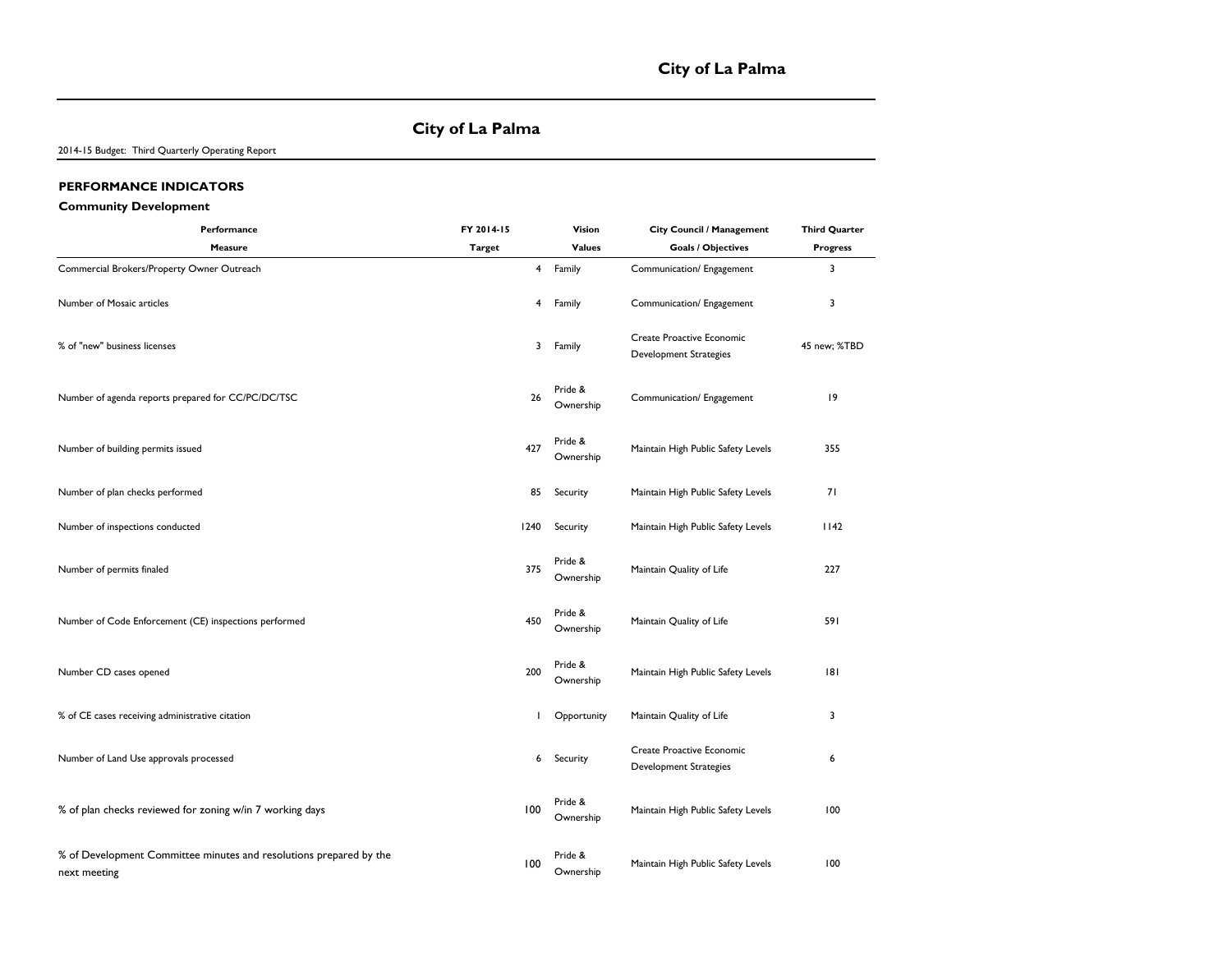## **City of La Palma**

#### **PERFORMANCE INDICATORS**

#### **Police**

| <b>Performance</b>                                                                                                             | FY 2014-15                                                                                     | <b>Vision</b>       | <b>City Council / Management</b>                                        | <b>Third Quarter</b>                                                                                                                                          |
|--------------------------------------------------------------------------------------------------------------------------------|------------------------------------------------------------------------------------------------|---------------------|-------------------------------------------------------------------------|---------------------------------------------------------------------------------------------------------------------------------------------------------------|
| <b>Measure</b>                                                                                                                 | <b>Target</b>                                                                                  | <b>Values</b>       | <b>Goals / Objectives</b>                                               | <b>Progress</b>                                                                                                                                               |
| Meet Federal and State training mandates by ensuring 100% of employees receive<br>mandated training within specified timelines | Develop training plan and matrix for all<br>departmental personnel, train 100% of<br>employees | Security            | Maintain High Public Safety Levels,<br>Balance Budget, reduce liability | Based on our training<br>matrix we are 100% in<br>compliance.                                                                                                 |
| Keep response times to critical incidents below 3 minute average                                                               | Average response time under 3<br>minutes                                                       | Security            | Maintain High Public Safety Levels                                      | Average response time<br>was two minutes and<br>seventeen seconds (2:17)<br>or 24% better than our<br>goal                                                    |
| Increase clearance rate for part one crimes                                                                                    | Greater than 23%                                                                               | Security            | Maintain High Public Safety Levels                                      | A combined clearance<br>rate of 11%,                                                                                                                          |
| Continue to be present in all schools within the community                                                                     | Programs in all schools                                                                        | Family/<br>Security | Maintain High Public Safety Levels,<br>Maintain Quality of Life         | Police Interaction with<br>Youth (PIY) continues<br>and is currently on track<br>for all participating<br>schools for the current<br>school year              |
| Reduce the number of injury traffic accidents                                                                                  | Under 58 injury traffic accidents                                                              | Security            | Maintain High Public Safety Levels                                      | 1st Qtr reported 15<br>Injury Traffic Collisions.<br>2nd Qtr reported 17<br>Injury Traffic Collisions,<br>and 3rd Qtr reported 18<br>Inury Traffic Collisions |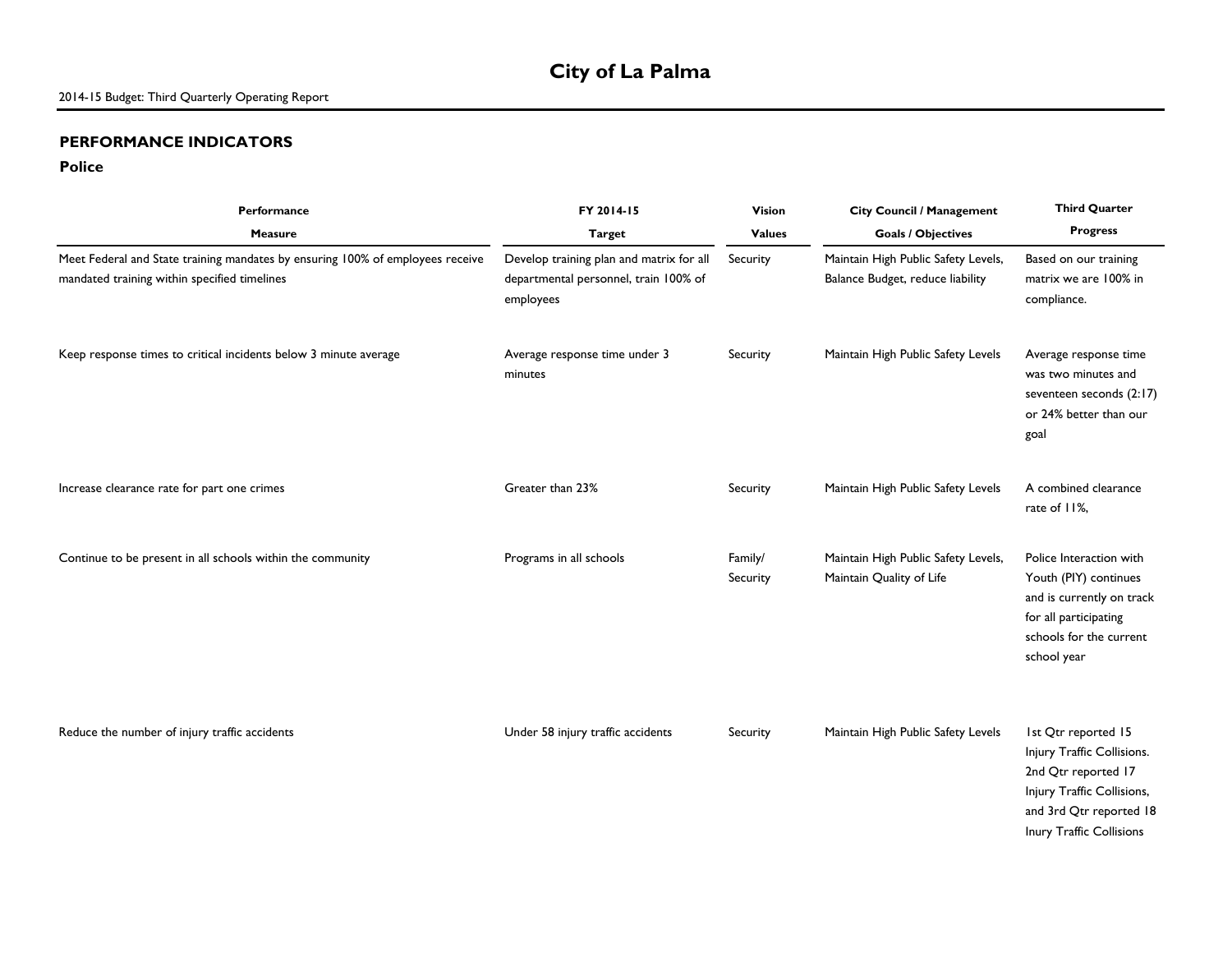## **City of La Palma**

#### **PERFORMANCE INDICATORS**

#### **Community Services**

| Performance                                                                                                                   | FY 2014-15                 | <b>Vision</b>          | <b>City Council / Management</b>   | <b>Third Quarter</b>                          |
|-------------------------------------------------------------------------------------------------------------------------------|----------------------------|------------------------|------------------------------------|-----------------------------------------------|
| <b>Measure</b>                                                                                                                | <b>Target</b>              | <b>Values</b>          | <b>Goals / Objectives</b>          | <b>Progress</b>                               |
| Respond to and eradicate 95% of graffiti complaints within 72 hours of receiving<br>notice                                    | Minimum 95%                | Pride &<br>Ownership   | Maintain Quality of Life           | 100% response<br>time                         |
| Identify and apply for at least one grant award funding source for a street repair<br>project by June 30, 2015                | Minimum I                  | Vision                 | <b>Balance Budget</b>              | <b>CDBG Grant</b><br>awarded for ADA<br>Ramps |
| Continuously improve the overall pavement condition Citywide and minimize<br>claims to the city due to damaged infrastructure | Minimum overall $PCI = 85$ | Pride &<br>Ownership   | Maintain High Public Safety Levels | Completed<br>Pavement Zone 7<br>project       |
| Respond to Water Quality Complaints within 24 hours of receiving notice                                                       | Response time < 24 hours   | <b>Public Safety</b>   | Public Safety and Security         | 8 complaints,<br>same day<br>response         |
| Increase Number of Volunteer Hours                                                                                            | Increase by 10%            | Pride &<br>Ownership   | Communication/Engagement           | 10.4% increase<br>from fall 2013              |
| Increase Number of Facility Rentals                                                                                           | Increase by 10%            | Family/<br>Opportunity | Maintain Quality of Life           | 48.5% increase<br>from 3rd QTR<br>2014        |
| Increase the number of participants for water safety and fitness classes                                                      | Increase by 5%             | <b>Public Safety</b>   | Security                           | 8.6% increase 3rd<br>QTR 2014                 |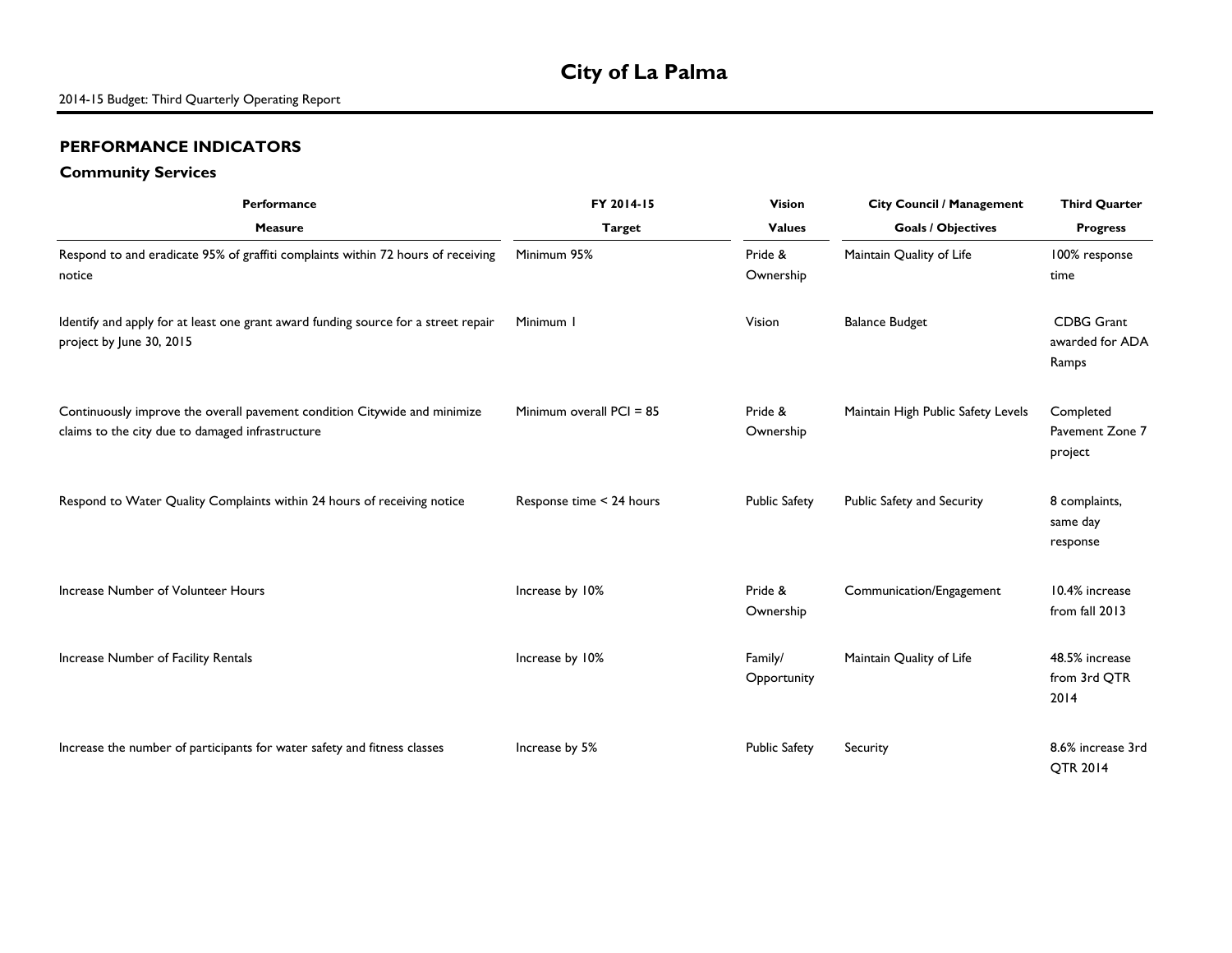



# **COMMUNITY SERVICES**

# **3 rd QUARTER REPORT**

# **January – March, 2015**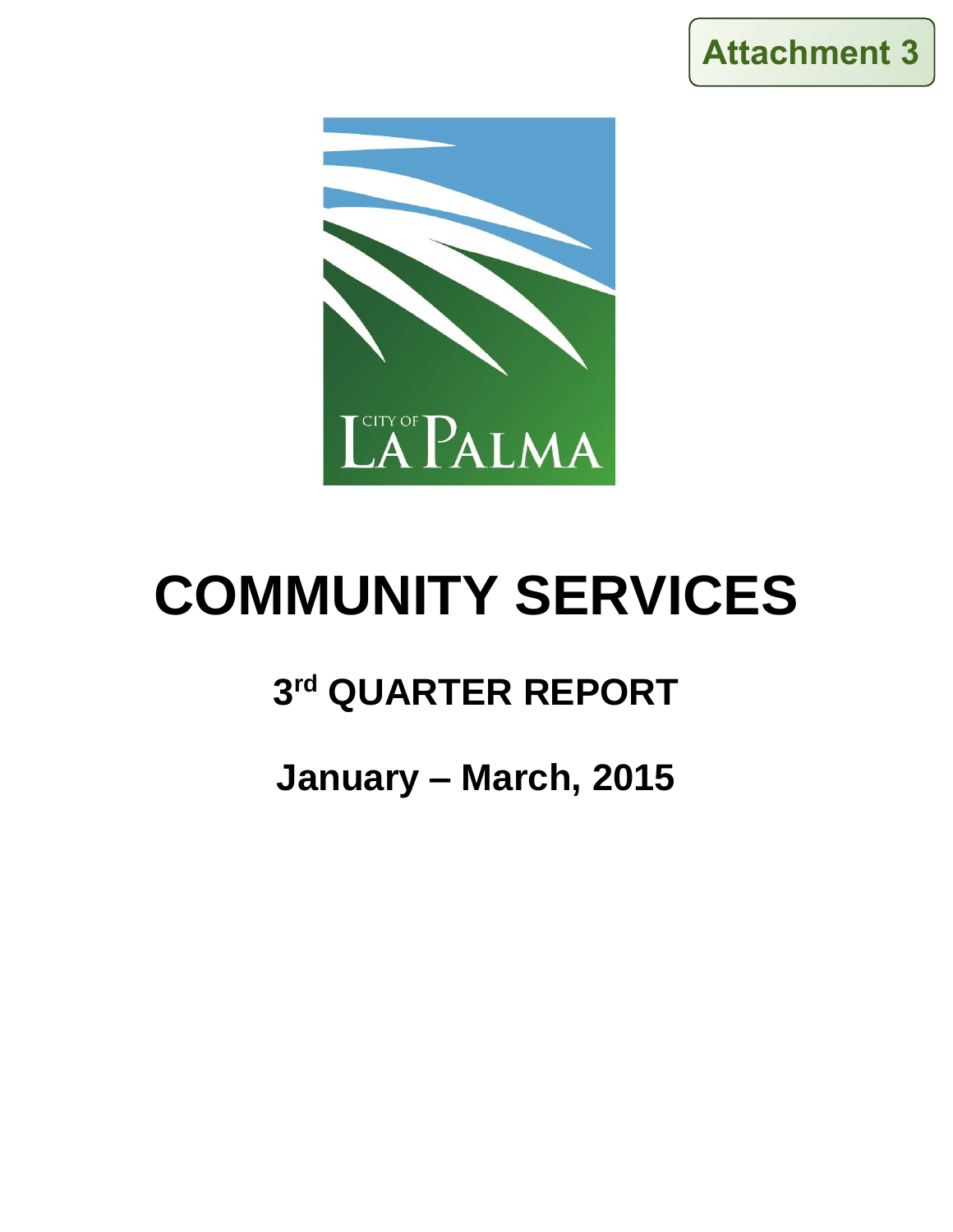The Community Services Departments quarterly report includes projects, meetings, training, goals, and objectives each of the divisions have been working on. Here's what we've done during the quarter:

## **MAINTENANCE & ENGINEERING**

#### *January*

#### *ST-326 Concrete Curb, Gutter and Ramp Project*

Project closed out in January.

#### *Maintenance Worker Interviews Conducted*

Position put on hold and eventually eliminated in FY 2015/16 Budget.

## *February*

#### *Water Quality Training*

Maintenance & Engineering Division staff attended annual water quality training provided by consultants.

#### *Street Tree Pruning*

191 trees were pruned citywide and 4 dead or structurally compromised trees were removed from within the SCE right of way.

#### *Central Park Turf Renovation*

Annual turf renovation, fertilization and Hydretain (for soil moisture management) application was performed at Central Park.

## *March*

#### *ST-327 Residential Paving Project*

Preconstruction coordination and project kick off in March.

## *ADA Door Upgrades to Community Center*

Three sets of doors received ADA upgrades at the Community Center.

#### *Orangethorpe Guard Rail Installation*

New guard railing was installed along westbound Orangethorpe Ave at Coyote Creek, replacing the prior railing which was damaged beyond repair in a late January traffic accident.

#### *CalRecycle Site Visit*

Staff accompanied CalRecycle staff on a site inspections of various residential and commercial solid waste collection activities citywide.

#### *Annual CalRecycle Jurisdiction Review*

Staff participated in a conference call with CalRecycle to discuss the City's performance of its solid waste management programs for calendar year 2014.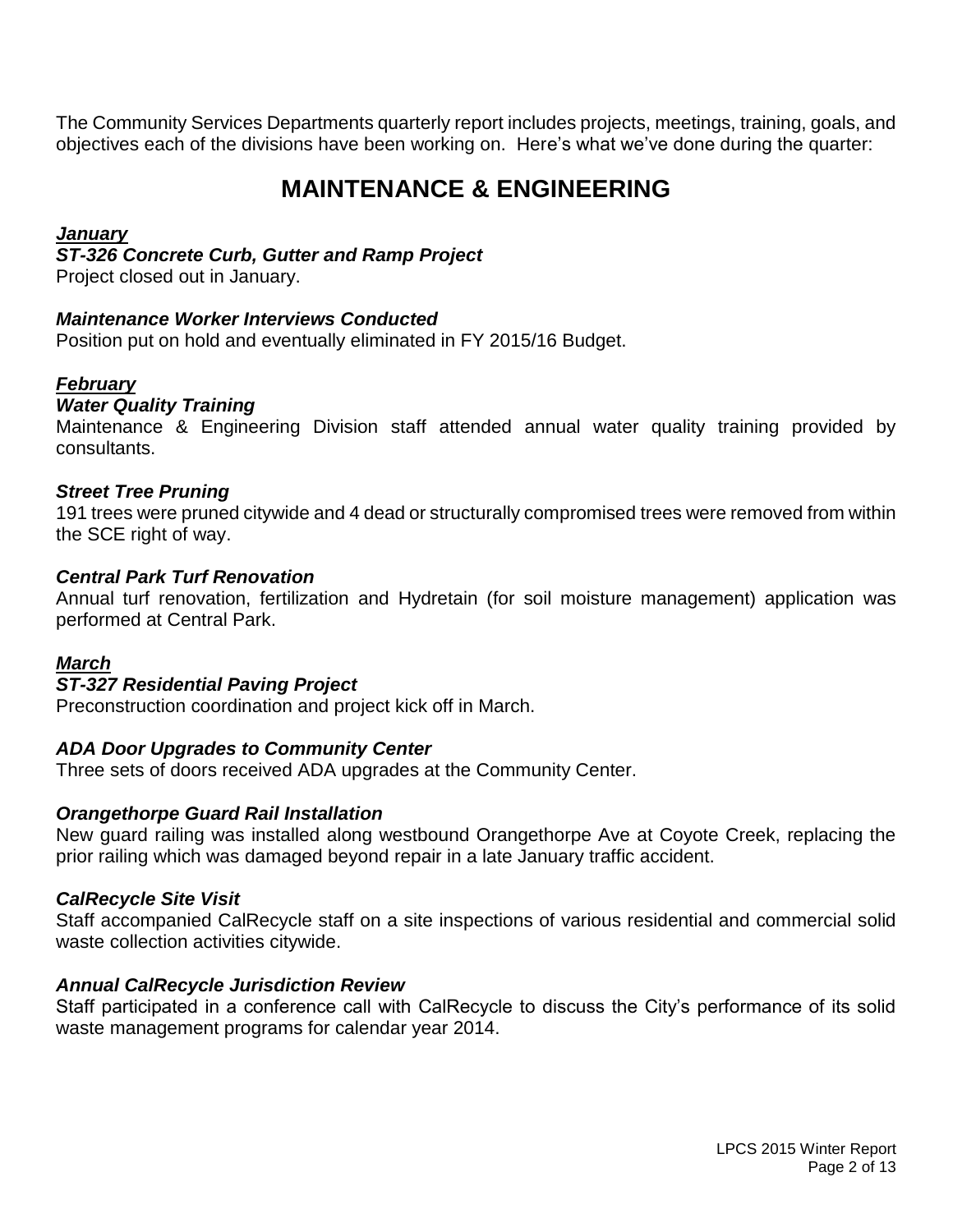#### *Quarter*

| Public & Internal Work Orders Completed |     |     |              |  |
|-----------------------------------------|-----|-----|--------------|--|
| IAN                                     | ᄃᄃB | MAR | <b>TOTAL</b> |  |
|                                         |     |     | າາ           |  |

#### *Public & Internal Work Orders Completed*

## *Orange County Waste Discharge Requirements Meetings – January, March 2015*

2 Bi-Monthly General Meeting was attended by Maintenance Division staff.

#### *Traffic Signal, Street Light, and Irrigation System Survey*

3 monthly citywide traffic signal, street light and irrigation system surveys were performed.

#### *Graffiti Removal*

227 square feet of graffiti was removed.

## **WATER**

#### *January*

#### *Dean Chambers Start Date – January 5, 2015*

Maintenance Worker Dean Chambers was promoted to Water Service Worker I. Dean has demonstrated his commitment to his new position.

#### *Interview Panel for Water Rate Study Proposals – January 6, 2015*

Director Belknap, City Engineer Benash and Supervisor Tsumura served on an interview panel for proposals received for the Water Rate Study.

#### *Meeting with Noah Heller of BESST Technologies – January 7, 2015*

Director Belknap and Supervisor Tsumura met with BESST Technologies to discuss potential project management, proposal evaluation, and selection of a pump service company to perform pump suction pipe modifications for the City Yard well project.

#### *Meeting with Arcadia Chair regarding a fire service leak – January 12, 2015*

Supervisor Tsumura and Water Worker Diaz met with representatives from Arcadia Chair to isolate and diagnose a leak in the fire protection system for the building at 5692 Fresca Drive.

## *Meeting with City Engineer Benash regarding City Yard Plan – January 13, 2015*

Meeting with City Engineer Benash, Supervisor Nafarrete and Supervisor Tsumura to discuss the development of the scope of the City Yard Modernization Plan CIP Project.

## *SEDARU Asset Management Software Training – January 14, 2015*

Division training for SEDARU Asset Management Software Training held at Central Park to introduce and provide training on how to use SEDARU field and command modules.

#### *Late Notice Delivery – January 14, 2015*

Water Division and Maintenance Division staff delivered over 270 late notices throughout the City.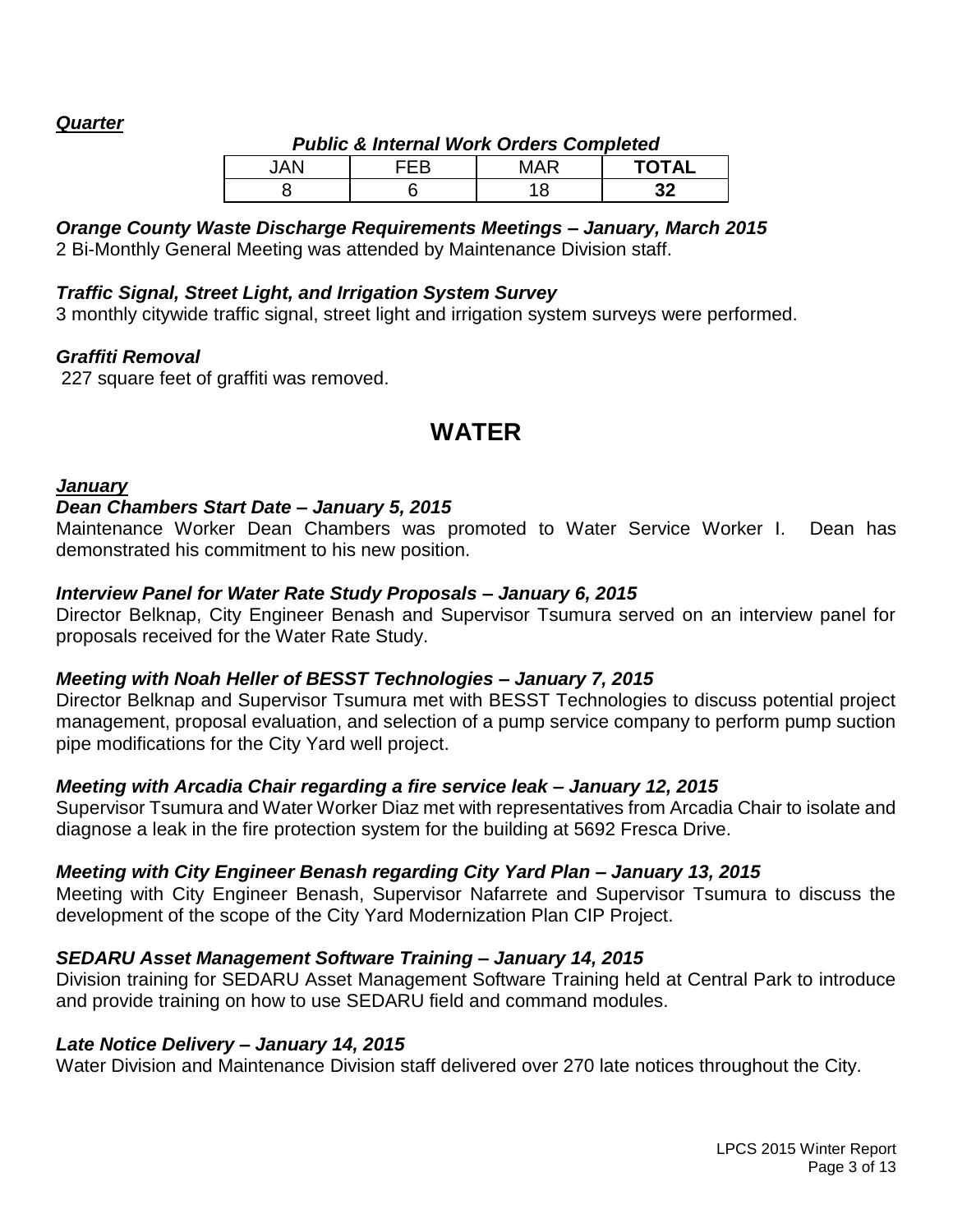#### *Fire Flow Test @ Luther Elementary – January 16, 2015*

Water Division staff observed Fire Flow test performed by Provencher Engineering on behalf of school district.

#### *Shut Offs – January 21, 2015*

Water Division staff performed approximately 20 service terminations due to non-payment.

#### *WEROC Emergency Radio system test – January 27, 2015*

Water Division staff participated in the bi-monthly WEROC Emergency Radio test that is held throughout the county.

#### **Turf Removal Rebate Program Inspections**

Water Division staff performed five Turf Removal Rebate Inspections and Post-Inspections over the month of January.

#### *Miscellaneous*

Water Division staff completed 32 miscellaneous maintenance tasks assigned on work orders through Facility Dude.

| <b>Water Quality Calls</b>        |    |
|-----------------------------------|----|
| Leak Investigations               |    |
| Loss of Water / Pressure          | 3  |
| <b>Shut Off / Restore Service</b> | 3  |
| Broken Box / Sidewalk             | 0  |
| Replace Meter / Register          | 6  |
| <b>Digalert Response</b>          | 43 |
| <b>Hydrants Flushed</b>           | 2  |
| <b>Valves Exercised</b>           |    |
| <b>Service Line Leaks</b>         |    |
|                                   |    |

#### *February*

#### *Consumer Confidence Report Meeting – February 3, 2015*

Mark Diaz and Dean Chambers attended the CCR Kickoff meeting at MWDOC.

#### *WEROC Emergency Coordinators Meeting – February 2, 2015*

Leo Larios attended the quarterly WEROC Emergency Coordinators meeting at MWDOC.

#### *Los Alamitos Interview Panel – February 6, 2015*

Supervisor Tsumura participated in an interview panel for the City of Los Alamitos.

#### *Recycled Water Meeting with Cerritos – February 17, 2015*

Director Belknap, City Engineer Benash and Supervisor Tsumura attended a meeting with the City of Cerritos to discuss the proposed recycled water project for the City of Cypress and how to bring recycled water to La Palma from Cerritos.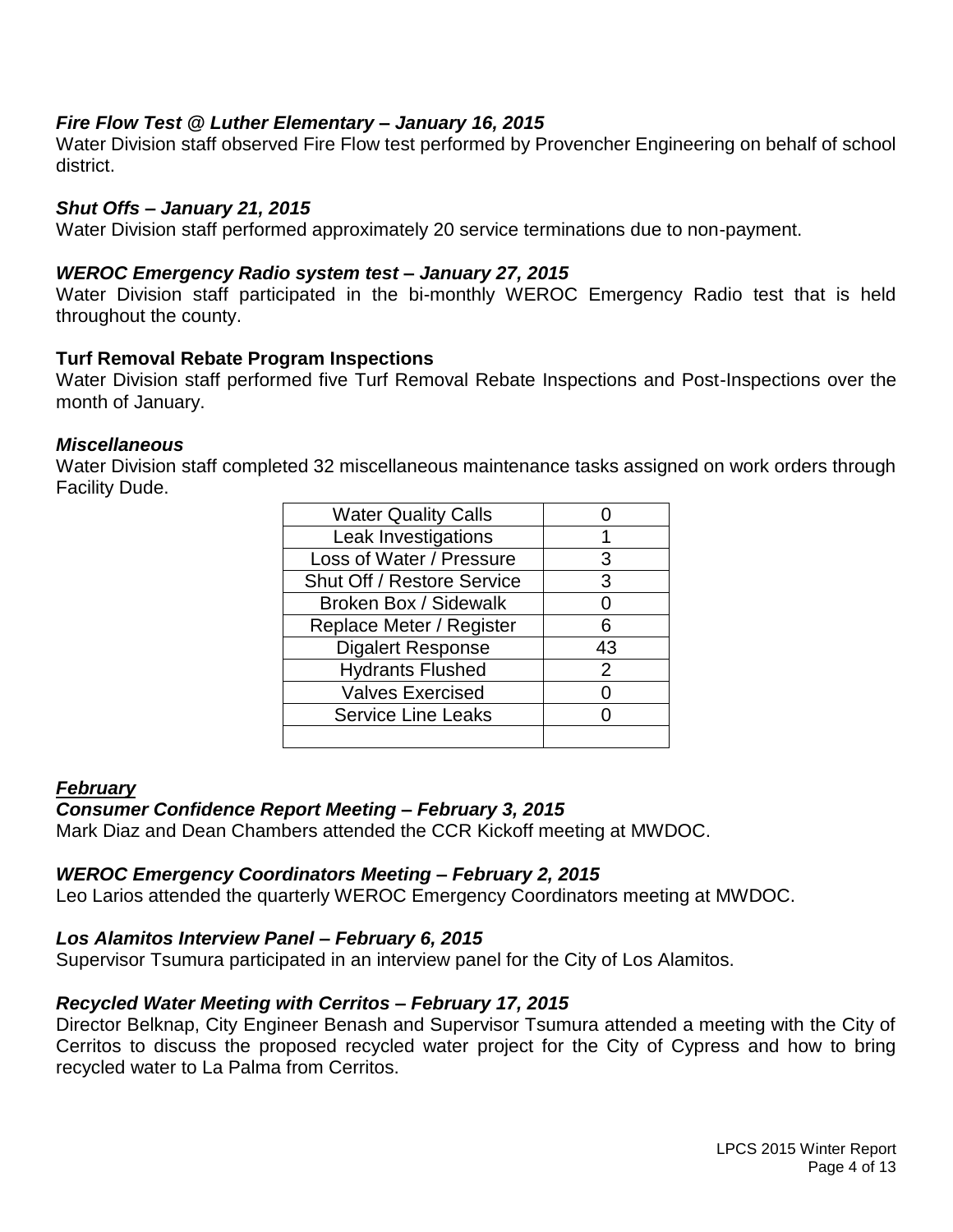#### *ACC-OC City Infrastructure Tour – February 20, 2015*

Director Belknap and Supervisor Tsumura attended the ACC-OC City Infrastructure tour of the Groundwater Replenishment System, Orange County Sanitation District and Orange County Public Works Prima Deshecha Landfill.

#### *Classification Study Interviews – February 25, 2015*

Water Division staff participated in Classification Study interviews.

#### *City Employee Ethics Training – February 25, 2015*

Supervisor Tsumura attended the mandatory City Employee Ethics Training at City Hall.

#### *Miscellaneous*

Water Division staff completed 32 miscellaneous maintenance tasks assigned on work orders through Facility Dude.

| <b>Water Quality Calls</b> |    |
|----------------------------|----|
| Leak Investigations        |    |
| Loss of Water / Pressure   |    |
| Shut Off / Restore Service |    |
| Broken Box / Sidewalk      |    |
| Replace Meter / Register   |    |
| <b>Digalert Response</b>   | 40 |
| <b>Hydrants Flushed</b>    | 3  |
| <b>Valves Exercised</b>    |    |
| <b>Service Line Leaks</b>  |    |
|                            |    |

#### *March*

#### *WEROC Exercise Planning Meeting – March 3, 2015*

Supervisor Tsumura attended a WEROC Surfquake Exercise Planning Meeting at MWDOC to discuss participation levels and planning for the county wide exercise planned for May 21<sup>st</sup>.

#### *Underground Utility Locator Certification – March 10, 2015*

Water Workers Mark Diaz and Dean Chambers attended an Underground Utility Locators Certification Class.

#### *Alert OC Training Webinar – March 11, 2015*

Supervisor attended the Alert OC orientation and training webinar in preparation for the County wide exercise to be held on April 7<sup>th</sup>.

#### *WEROC Communications and Resources Training – March 12, 2015*

Supervisor Tsumura attended a WEROC Communications and Resources training at MWDOC.

#### *Alert OC Coordination Meeting – March 16, 2015*

Supervisor Tsumura attended an Alert OC exercise coordination meeting at Yorba Linda Water District.

#### *Late Notices Delivered – March 16, 2015*

Water Division staff delivered approximately 280 late notices.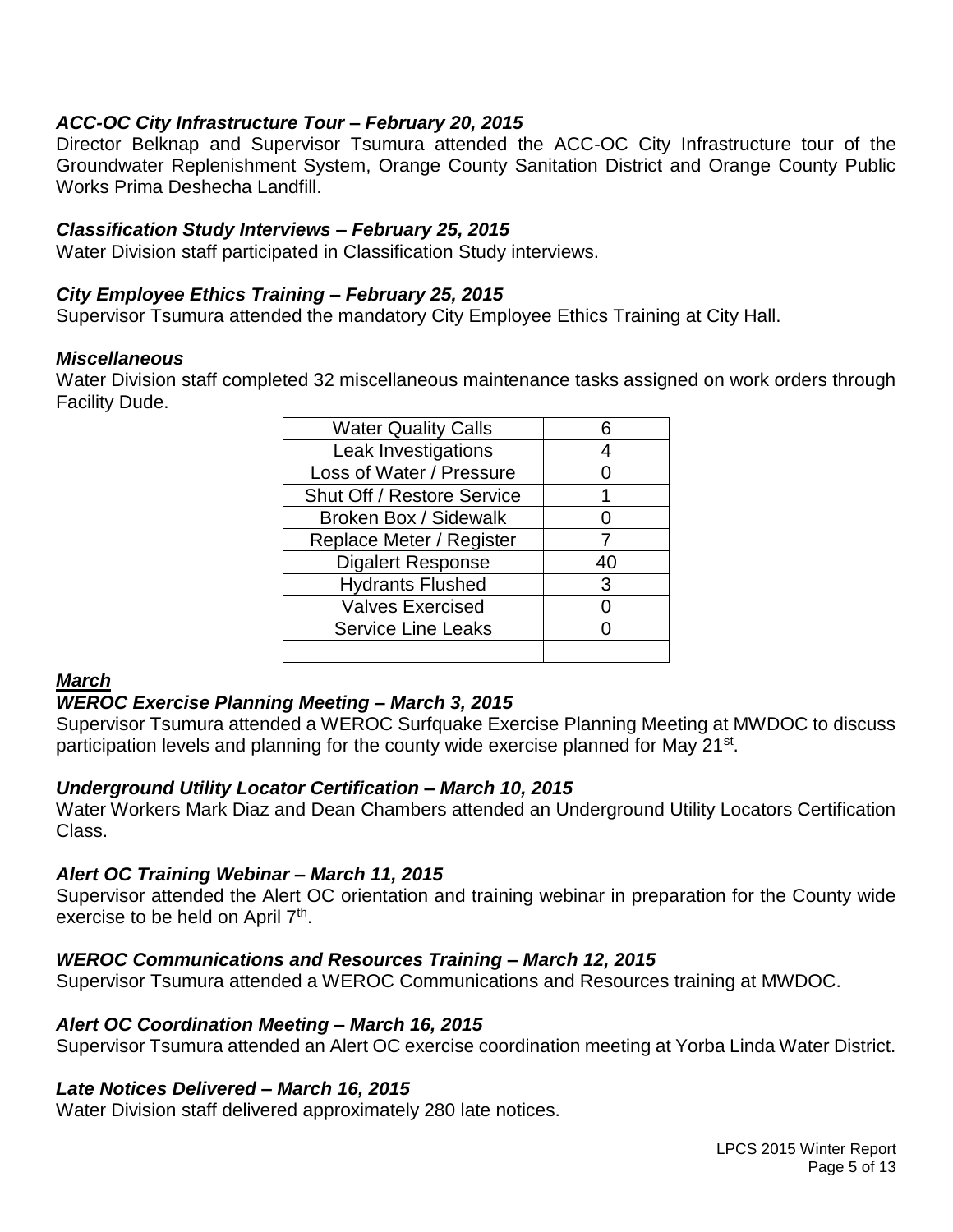#### *Fire Flow Test at 8111 Walker Street – March 17, 2015*

Water Division staff observed a Fire Flow test performed by Provencher Engineering on behalf of the church located at 8111 Walker Street.

#### *Shut Offs – March 23, 2015*

Water Division staff performed approximately 12 shut offs.

#### *SWRCB – Division of Drinking Water Annual Inspection – March 24, 2015*

Supervisor Tsumura met with and reviewed the City Water System with Sanitary Engineer Hung Bui from SWRCB – Division of Drinking Water as part of the Annual Review.

#### *ID Modeling Meeting – March 26, 2015*

Water Division met with Dave Harrington from ID Modeling to discuss the SEDARU implementation and any needed updates.

#### *WEROC Emergency Radio system test – March 31, 2015*

Water Division staff participated in the bi-monthly WEROC Emergency Radio test that is held throughout the county.

#### *Consumer Confidence Report Meeting –March 31, 2015*

Supervisor Tsumura met with Yuen Yap of Stetson Engineers to review and discuss the Consumer Confidence Report at MWDOC.

#### *Miscellaneous*

Water Division staff completed 35 miscellaneous maintenance tasks assigned on work orders through Facility Dude.

| <b>Water Quality Calls</b>      | $\overline{2}$ |
|---------------------------------|----------------|
| Leak Investigations             | 16             |
| Loss of Water / Pressure        | 2              |
| Shut Off / Restore Service      |                |
| <b>Broken Box / Sidewalk</b>    |                |
| Replace Meter / Register        | ( )            |
| <b>Digalert Response</b>        | 48             |
| <b>Hydrants Flushed</b>         | 1              |
| <b>Valves Exercised</b>         |                |
| <b>Service Line Leaks</b>       |                |
| <b>Water Main Breaks</b>        | ( )            |
| <b>Turf Removal Inspections</b> |                |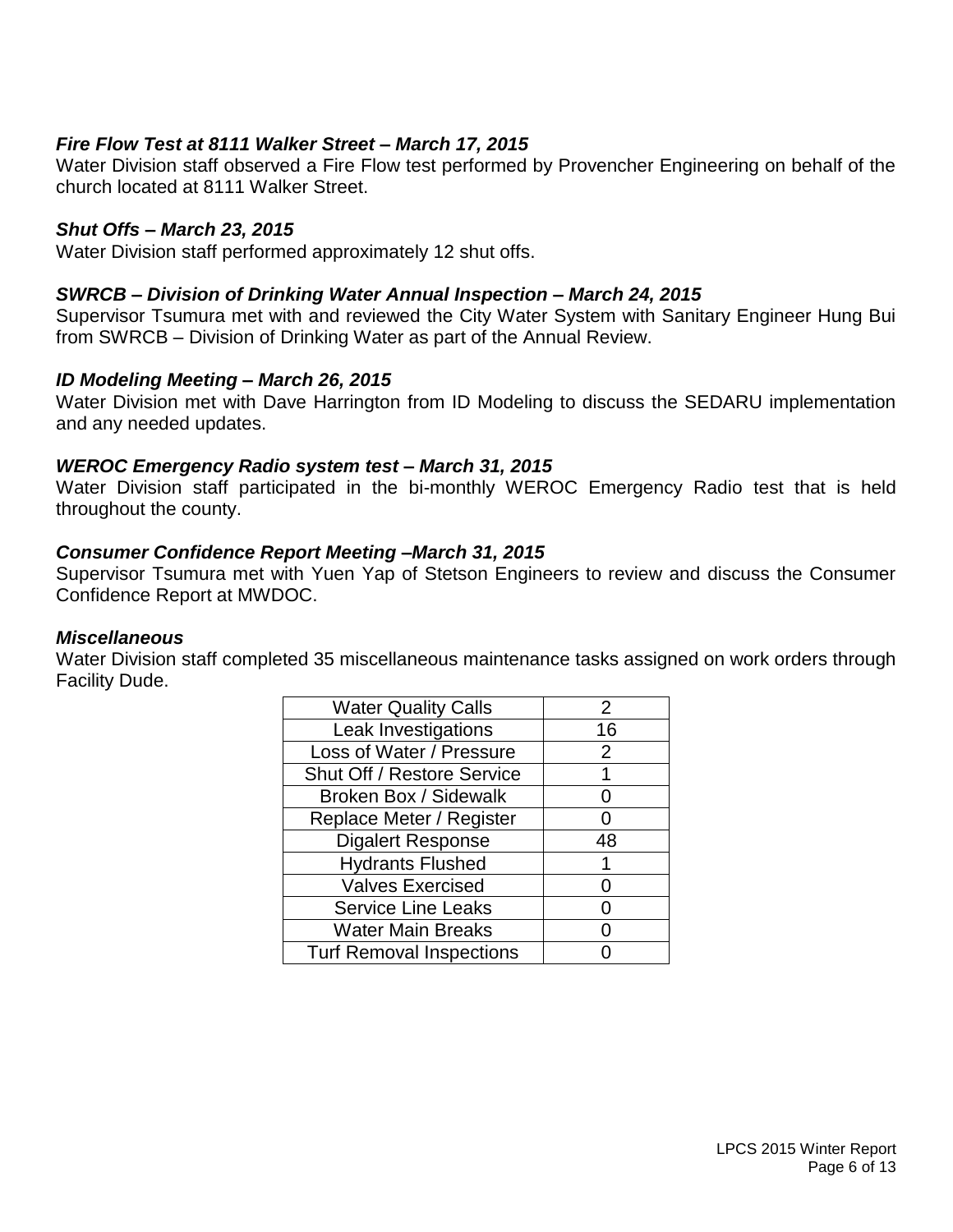## **RECREATION**

La Palma Recreation & Community Services Department's many services, programs, and facilities are the tools we use to produce long-lasting and positive change within our community for our residents. We use these tools to accomplish the following objectives.



# **Strengthening a Sense of Community**



#### *Winter Home Spotlight Award*

In an effort to strengthen community pride and a sense of community, CAB's ongoing Home Spotlight Award recognizes a homeowner each quarter that has improved or maintained their home in an effort to keep La Palma beautiful. The 2015 Winter Home Spotlight was awarded to Dianna & James Ragle of who has lived in their home at 5081 Lynn Circle. The Ragle family shows pride of their home by taking immaculate care of the front lawn.

#### *2015 Corporate Connection - Progress Report*

Currently the program has raised \$25,850. The Corporate Connection is an annual sponsorship program connecting La Palma's business community to local government and its residents through their sponsorship of the various events that La Palma hosts every year. For their support, businesses receive a chance to showcase themselves as active partners of our community through promotional materials, banners & signs, and invitations to participate in the events.

| 2015 Sponsor                            |           | Amount | Sponsorship Level                  |
|-----------------------------------------|-----------|--------|------------------------------------|
| La Palma Intercommunity Hospital        | \$        | 8,000  | <b>Annual Platinum Sponsor</b>     |
| <b>Rosendin Electric</b>                | \$        | 5,500  | <b>Annual Gold Sponsor</b>         |
| EDCO - Park Disposal                    | \$        | 3,000  | <b>Annual Silver Sponsor</b>       |
| <b>ADP</b>                              | \$        | 3,000  | <b>Annual Silver Sponsor</b>       |
| <b>Charles Abbot &amp; Assocationes</b> | \$        | 2,000  | <b>Annual Bronze Sponsor</b>       |
| Rutan & Tucker                          | \$        | 1,000  | <b>Platinum Event- Concerts in</b> |
|                                         |           |        | the Park & La Palma Days           |
| <b>Multi-Sales Company</b>              | \$        | 250    | Miscellaneous Sponsor              |
| West Coast Arborists, Inc.              | \$        | 300    | Bronze Event - Arbor Day           |
|                                         |           |        | Celebration                        |
| <b>AKAL Consultants</b>                 | \$<br>300 |        | <b>Bronze Event-Arbor Day</b>      |
|                                         |           |        | Celebration                        |
| Total                                   |           |        | \$25,850                           |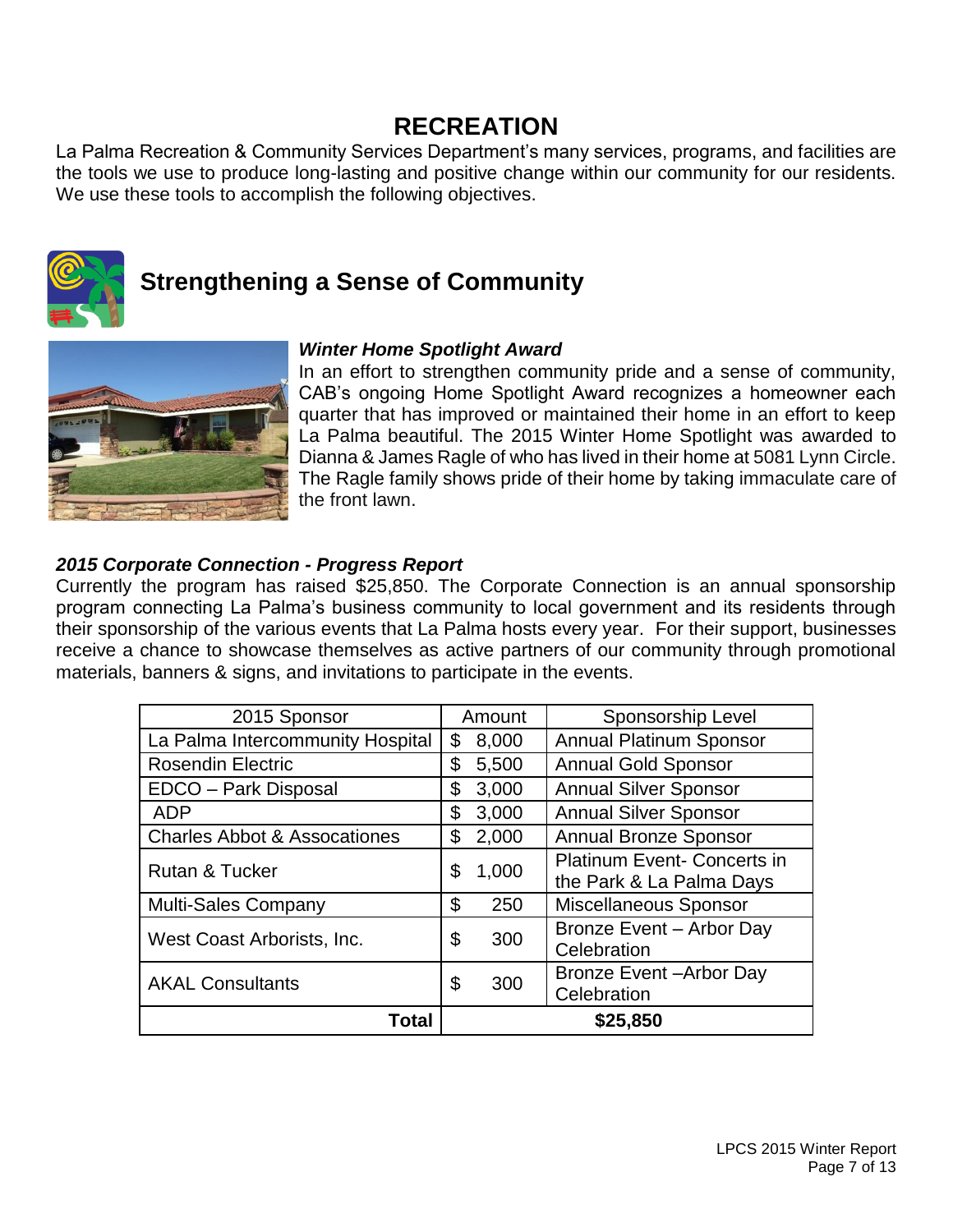

## *Facility Permits*

This past winter we issued numerous permits for our indoor and outdoor facilities:

| Facility                | <b>Number of Uses</b> | People | Number of Number of Hours<br>Rented |
|-------------------------|-----------------------|--------|-------------------------------------|
| <b>Community Center</b> |                       | 1,750  | 95.5                                |
| Pavilion                |                       | 199    | 15                                  |
| Gazebo                  |                       | 105    | 13.5                                |
| Softball/Soccer Field*  | 113                   | 2.194  | 224                                 |
| Гоtal                   | 137                   | 4,248  | 348                                 |

*\*The Softball/Soccer Field was closed for renovation for March, which closed the Gazebo.*

#### *Teen Events*

These events are a great way to bring teens together in a safe environment while promoting physical fitness. Staff from both La Palma and Cypress had the support from the Youth Action Committee to operate the event in a successful manner.

#### *Black and White Dance – January 17, 2015*

This dance was for  $7<sup>th</sup>$  to  $8<sup>th</sup>$  graders to ring in the New Year with friends. There were 228 teens in attendance (which is doubled from the year before). Staff is continuing to bring in additional activities to the dance to encourage participation. Additionally staff is considering allowing 6<sup>th</sup> graders to attend the dances, which was previously allowed.

#### *Teen Fashion Scene – March 15, 2015*

This event encourages teens to create new relationships, while building positive self-esteem and showcasing apparel from various stores and local teen designers. Sixty teens modeled for this event, with twenty five of them being Youth Action Committee members. Duke and Duchess, Vans and Tank Farm, just to name a few, donated clothing and accessories to be modeled for the event. The event was well attended with over 100 in attendance.

## *Teen Dodgeball Night- March 21, 2015*

Teen Dodge ball night provided an evening for local teens to excel in a friendly yet competitive game of dodge ball. There were 6 teens that competed.

#### *Older Adult Karaoke*

Each month older adults become entertainers as they gather for a wonderful evening of Karaoke. Older adult Karaoke is scheduled every third Friday of each month at 6:00 p.m. This event started at The Hub, when the City closed that site, we relocated them to the Community Center.

| Month    | Participants |
|----------|--------------|
| January  | 22           |
| February | 19           |
| March    | 19           |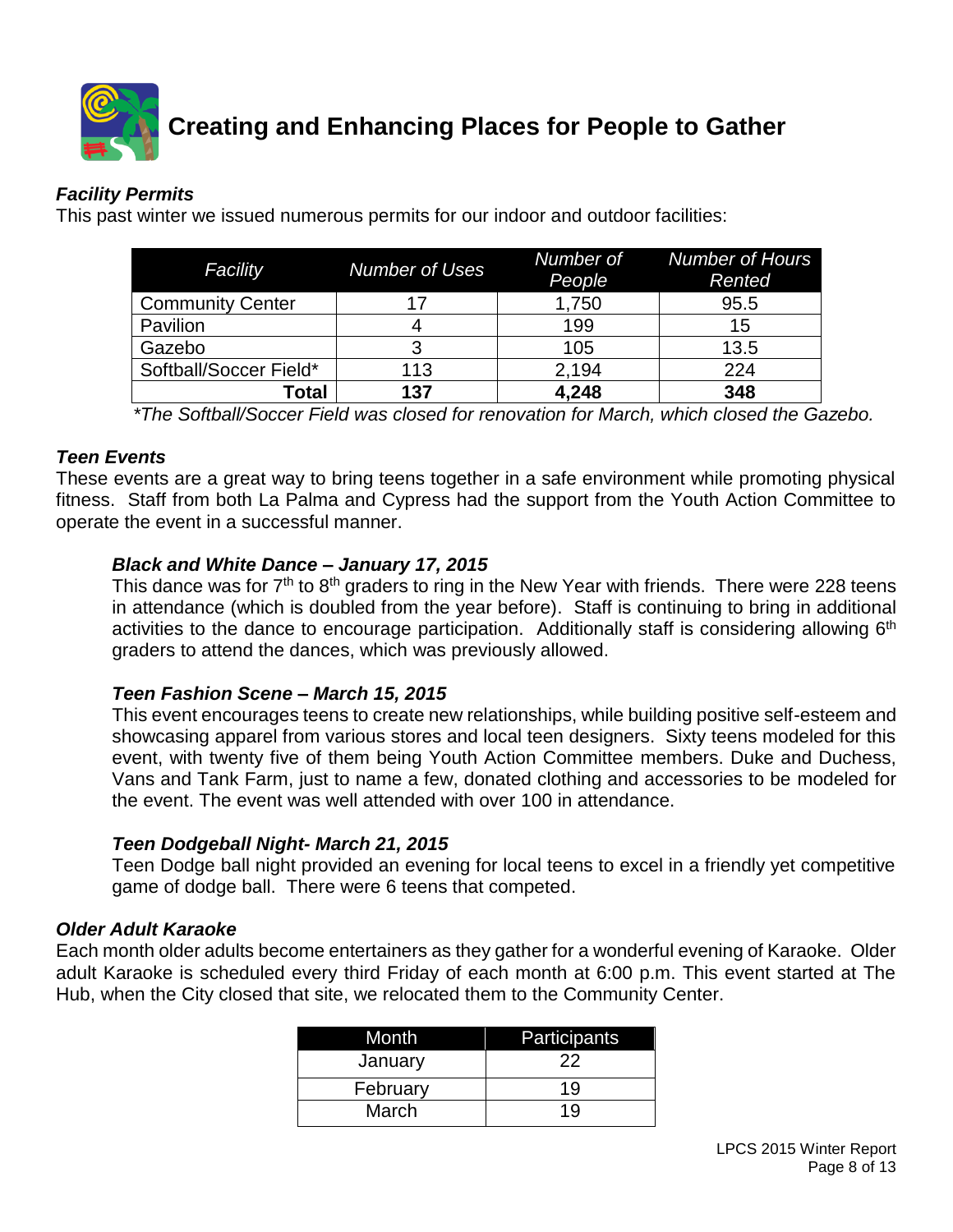

# **Improving Health & Wellness**

#### *Fit N Fun*

Fit N Fun had another great year at all three locations, George B. Miller Elementary School, Los Coyotes Elementary School and Luther Elementary School. Recreation staff continues to implement new games and activities with the participants, including new nutrition activities to tie in healthy eating to a healthy lifestyle. The average daily attendance for the quarter was:

|               | January | February | March |
|---------------|---------|----------|-------|
| <b>Miller</b> | 62      | 68       | 66    |
| Los Coyotes   | 56      | 58       | 55    |
| uther         | 66      | 55       | 61    |

#### *USDA Commodities Distribution*

This monthly food distribution program allows low income La Palma residents to supplement their food cabinets with donated items from the Second Harvest Food Bank of Orange County. USDA commodity distribution is scheduled for the third Tuesday of the month at 3:00 p.m. The following is the monthly breakdown for the quarter.

This past winter we were notified by Second Harvest that our numbers do not reach the minimum number of households to allow us to continue offering this program. April was scheduled as our last distribution; staff has been working hard to find another location which would welcome La Palma residents.

| <b>Month</b> | <b>Number of Households</b> | <b>Number of Individuals</b> |
|--------------|-----------------------------|------------------------------|
| Januarv      |                             |                              |
| February     |                             |                              |
| March        |                             |                              |

#### *Meals on Wheels*

In conjunction with La Palma Intercommunity Hospital, this program provides hot and cold meals to La Palma residents who are unable to prepare meals for themselves. Community volunteers deliver the meals Monday-Friday and offer a much needed social connection for the clients. As this is a need based program, the number of participants each month fluctuates with that need.

| Month    | <b>Number of Clients</b> | <b>Number of Meals Served</b> |
|----------|--------------------------|-------------------------------|
| January  |                          | 195                           |
| February |                          | 228                           |
| March    |                          | 229                           |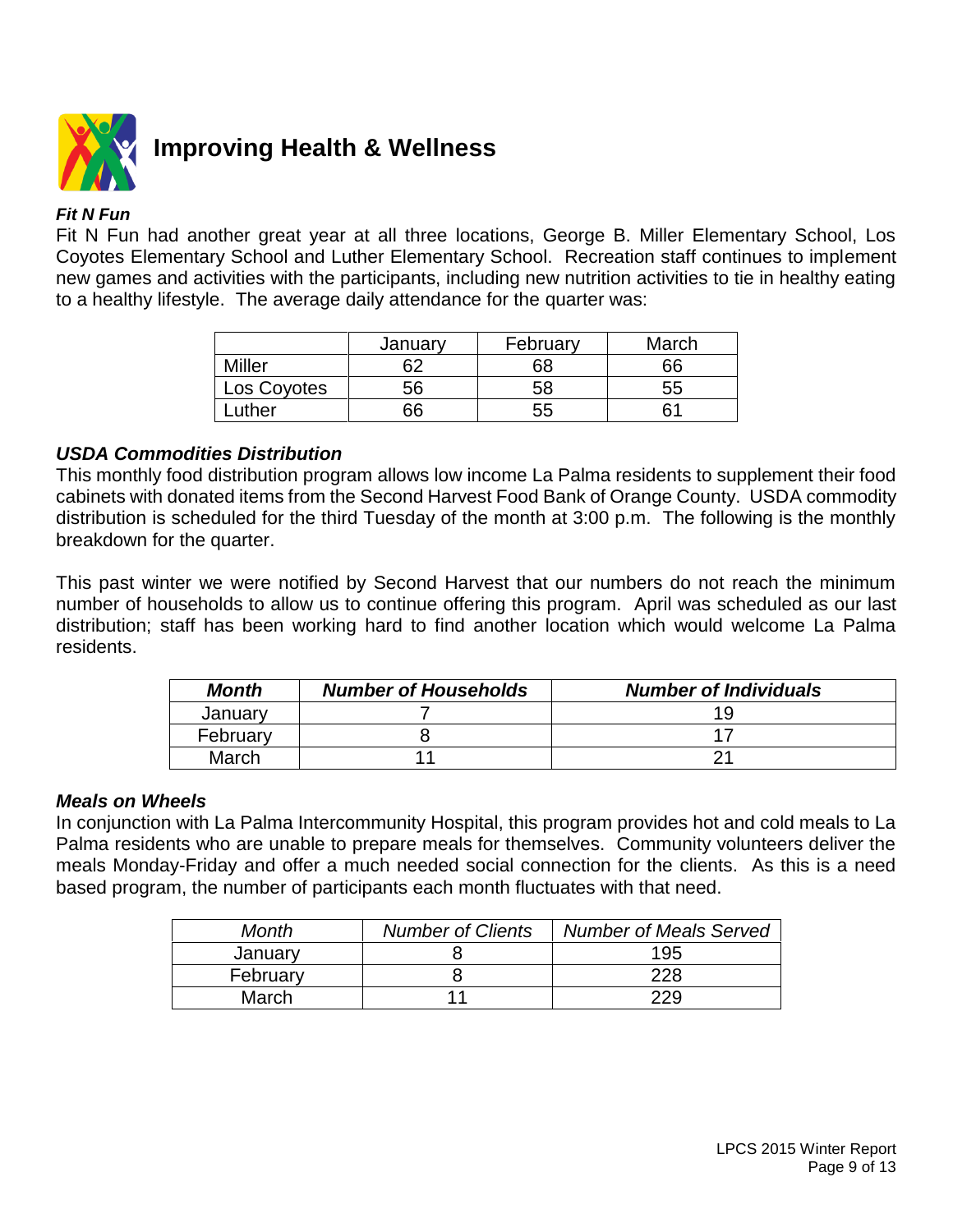#### *Aquatics Program at the La Palma Intercommunity Hospital Indoor Pool*

In collaboration with the Anaheim Family YMCA, La Palma Recreation offered aquatic classes at the La Palma Intercommunity Hospital (LPIH) indoor therapeutic pool. In addition to water safety classes, this facility allows us to offer a unique, shallow-water workout for older adults, which includes aerobic training; muscle conditioning; and stretching to promote flexibility and reduce stress and tension. Our water safety/beginning swim class for children ages six months to eight years had 46 registrants. Our water fitness for older adults continues to be a sought after activity with total enrollment of 93 for winter 2015.



# **Fostering Youth Development**

## *Tiny Tots*

A lot was accomplished in Tiny Tots this past winter season. The classes have completed letters N-V. The New Year started out great with lessons on numbers 1-10. In February the class went on a field trip to the La Habra Children's Museum, the new exhibit this year was on outer space, the class enjoyed dressing up like an astronaut ready to blast off to the moon. February ended with lessons on dental health which included a visit from the dentist, the class went home with information for their parents and their very own tooth brush and mirror to continue their dental health at home. March brings us a great celebration of reading in honor of Dr. Seuss' Birthday. The class had the opportunity to bring in their favorite books from home to share with the class. We celebrated the start of spring in March by planting a seed. The classes were able to plant, water and watch the seeds sprout into the beginnings of a Zinnia flower.

Session 1 (1/12 – 2/27)

| Monday, Wednesday, Friday | 24 Students |
|---------------------------|-------------|
| Tuesday, Thursday         | 24 Students |

Session 2 (3/2-4/24)

| Monday, Wednesday, Friday | 24 Students |
|---------------------------|-------------|
| Tuesday, Thursday         | 24 Students |

## *Camp Tiny Tots*

We had a whale of a good time during our spring Camp Tiny Tots! The class enjoyed ocean themed crafts and activities. Each day had a fun outdoor activity planned like chalk art and bubbles. Camp ended with a field trip to Newport Landing Whale Watching. The trip was a great success as we saw three whales, a huge pod of dolphins and lots of sea birds too.

#### *Spring Day Camp – March 30 - April 3, 2015*

Spring Day Camp is a fun and safe environment for the kids to be during spring break. Club La Palma staff led exciting outdoor games, cool crafts and encouraged the kids to build friendships with one another. This year's theme was "Under the Sea" which centered on the excursion, Whale Watching. 15 participated in this program and staff has observed attendance has been dropping for this week. Staff is considering eliminated for next spring.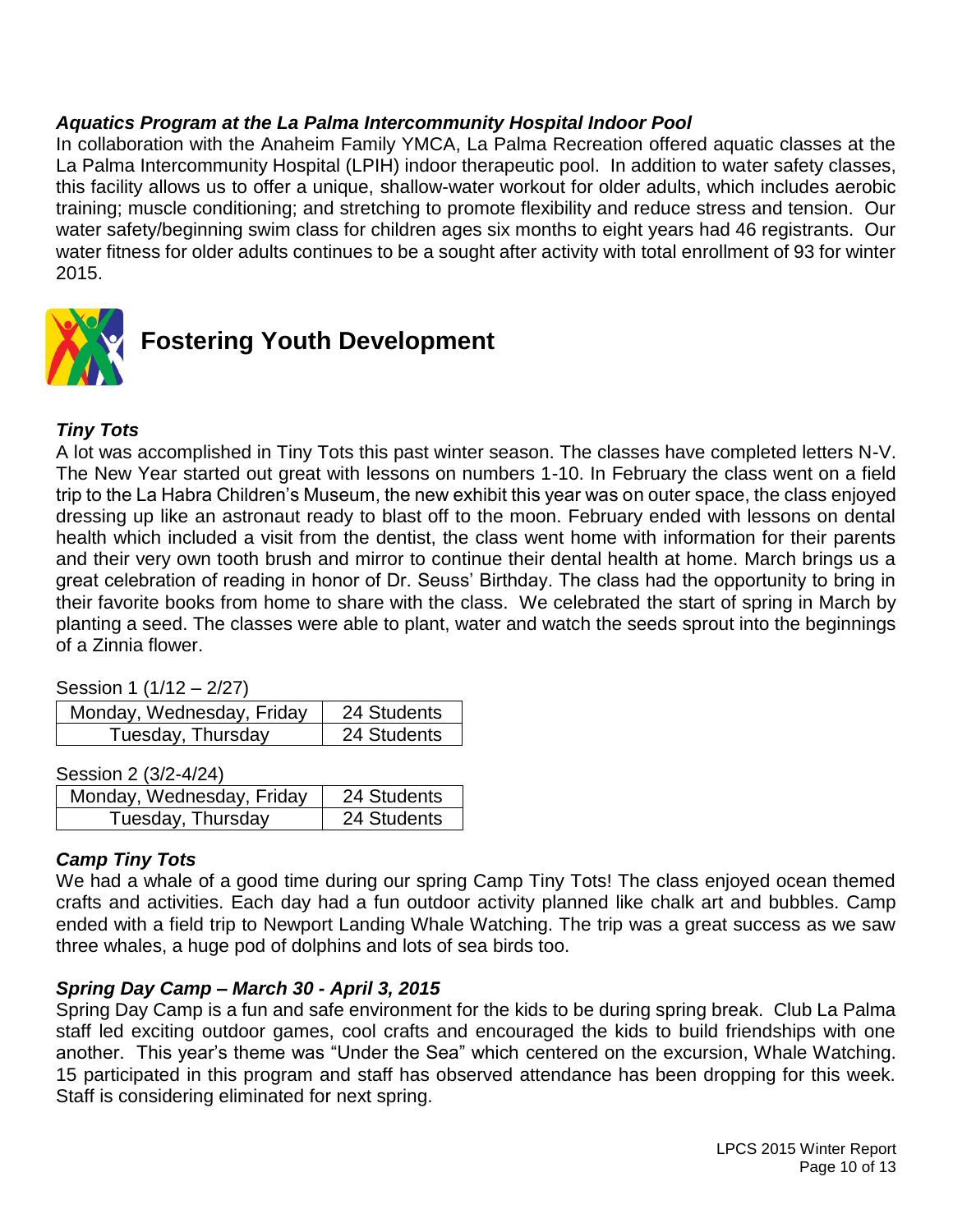#### *Winter 2015 Contract Classes*

154 various classes (not including Aquatics) were offered targeting areas such as fitness, skill enhancement, art and dance. This winter we added Art of Caricature for adults and children and a Basketball Fundamentals class for youth. Total enrollment for winter 2015 was 633.



# **Encouraging Citizen Involvement**

#### *Volunteer Opportunities*

We provided a number of opportunities for citizens to become involved in their community by volunteering for these events and programs:

| Program/Event      | Number of<br><b>Volunteers</b> | Number of<br><b>Hours Served</b> |
|--------------------|--------------------------------|----------------------------------|
| Meals on Wheels    | 56                             | 62                               |
| <b>Teen Events</b> | 31                             | 435                              |
| <b>CAB</b>         | 12                             | 28                               |
| <b>Total</b>       | 99                             | 525                              |

#### *Community Activities & Beautiful Communities (CAB) Reorganization – January 13, 2015*

At the first meeting of the year, Marshall Goodman was elected as Chair and Noel Lew was elected as Co-Chair and. Sally Alvis, Dana Andrews, Pat Craig, Dipti Doshi, Nitesh Patel, Jane Rippee and Sharon Gutjahr are returning remembers. The first meeting of the year focuses on the goals and responsibilities of the committee and to prepare for their upcoming spring and summer programs: Arbor Day, Memorial Day, Home Spotlight and Concerts in the Park. Subcommittees for each event were formed. At the March meeting three new members joined CAB. Jonathan Dhauw, Alta Duke and Kathy Peters are serving their first term on the CAB committee.



# **Miscellaneous**

#### *January*

#### *California Park and Recreation Society Mentoring Event – January 8, 2015*

Supervisor Robinson continued serving on the Mentor committee. This event focused on preparing for an interview and what steps should be taken, such as visiting the City, talking to the Supervisor of the program, and researching the City. One of the students showed an interest in broadening his experience and volunteered at Spring Day Camp.

#### *Summer Concert Share Fair Meeting – January 14, 2015*

Community Services Coordinator Adams took CAB member Marshall Goodman to the annual Concert Share Fair meeting on January 14, 2015. The two scouted talent for the 2015 Summer Concert in the Park series, which has the theme, "Saturdays in the Park".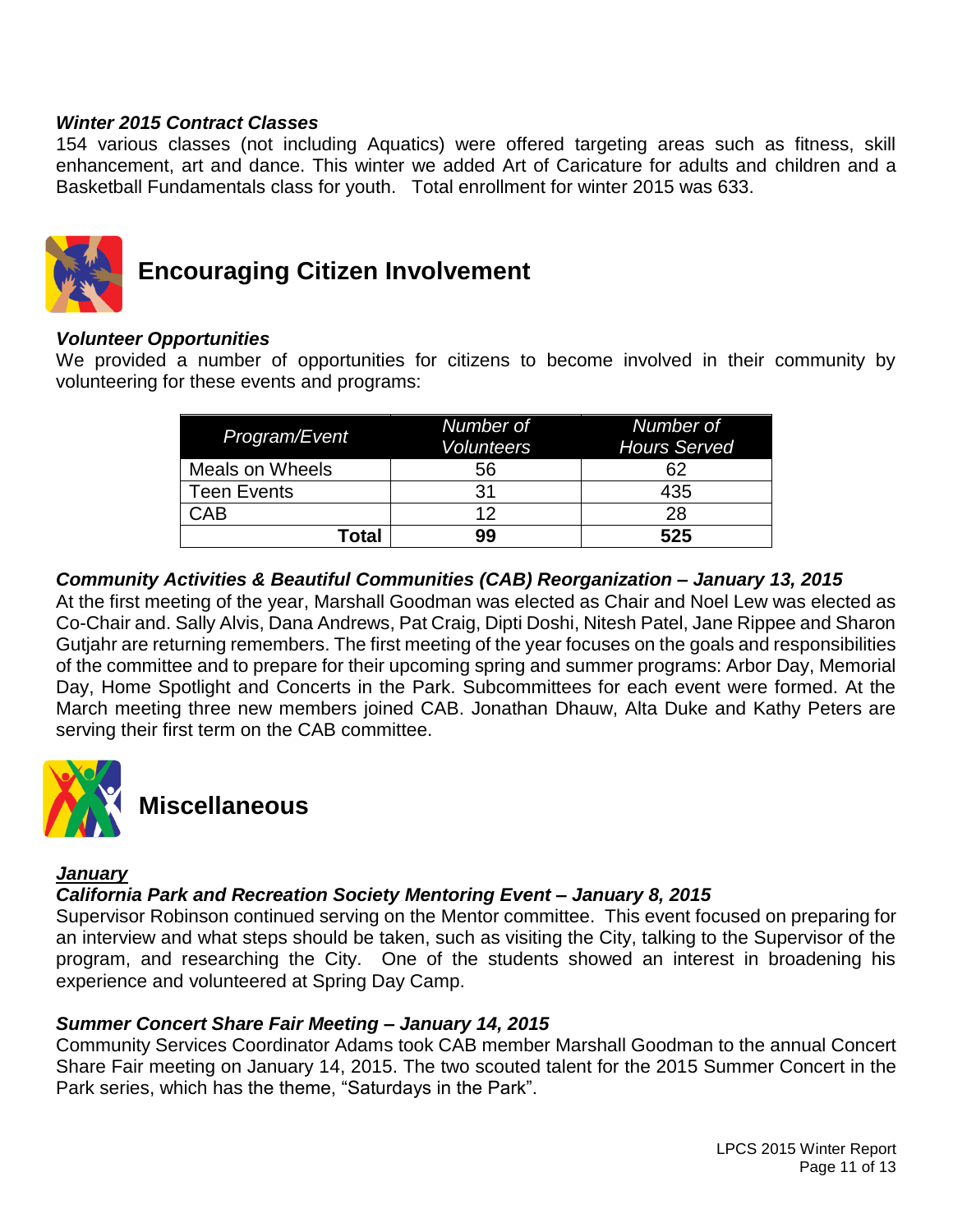#### *High School Mock Interviews – January 15, 2015*

Supervisor Robinson assisted Anaheim High Schools Building Industry Technology Academy by being one member of the public to conduct mock interview with high school students.

#### *California Park and Recreation Society Mini Conference – January 29, 2015*

Coordinator Adams attended the CPRS mini conference in Laguna Niguel to grow professionally as well as to gain ideas to implement into programs.

#### *February*

#### *Recreation Consortium Training – February 2, 2015*

CPRS District 10 (Orange and Southwest LA County) conducts training for all Senior Recreation and Recreation Leaders working in the field. This past February four of our part time staff members attended training on Seniors Session on Trading Ages; Arts & Crafts; Interviewing and Application Tips and Facilitating Group Games. The training consisted of 120 Recreation staff from various cities allowing our staff to not only learn skills in sessions, but to network with other cities.

#### *Buena Park/La Palma Relay for Life Kick-Off Event – February 2*

Director Belknap, Supervisor Robinson and Senior Office Assistant Whalen attended and assisted in organizing the event. This event is designed to kick off the fundraising season for the Cities Relay for Life.

#### *Neighborhood Watch Banquet – February 5, 2015*

Director Belknap and Supervisor Robinson attended the annual Neighborhood Watch Banquet held at the Community Center. This is a chance for the city staff to recognize Neighborhood Watch for all they do each year.

## *Best Arts Conference – February 7, 2015*

Specialist Andi Terry attended the Best Arts Conference; where she received training in the field of Early Childhood Education. Terry learned new ways to bring physical fitness into the classroom through the use of music and learned new ways to encourage creativity in children's art.

#### **March**

## *California Park and Recreation Society Conference – March 11-13*

Supervisor Robinson attended various trainings during the CPRS conference in Sacramento to grow professionally as well as to gain ideas to implement into programs. The common theme this year was encouraging professionals to begin the strategic plan process, which help map out the future of Recreation Departments.

#### *Bringing Learning to Work: Competition and Organizational Goals – March 25, 2015*

Supervisor Robinson attended this session and gained valuable insight into what happens when you present competition amongst and organization. Although at times it could benefit the entire organization, it typically will not make the company/organization as productive.